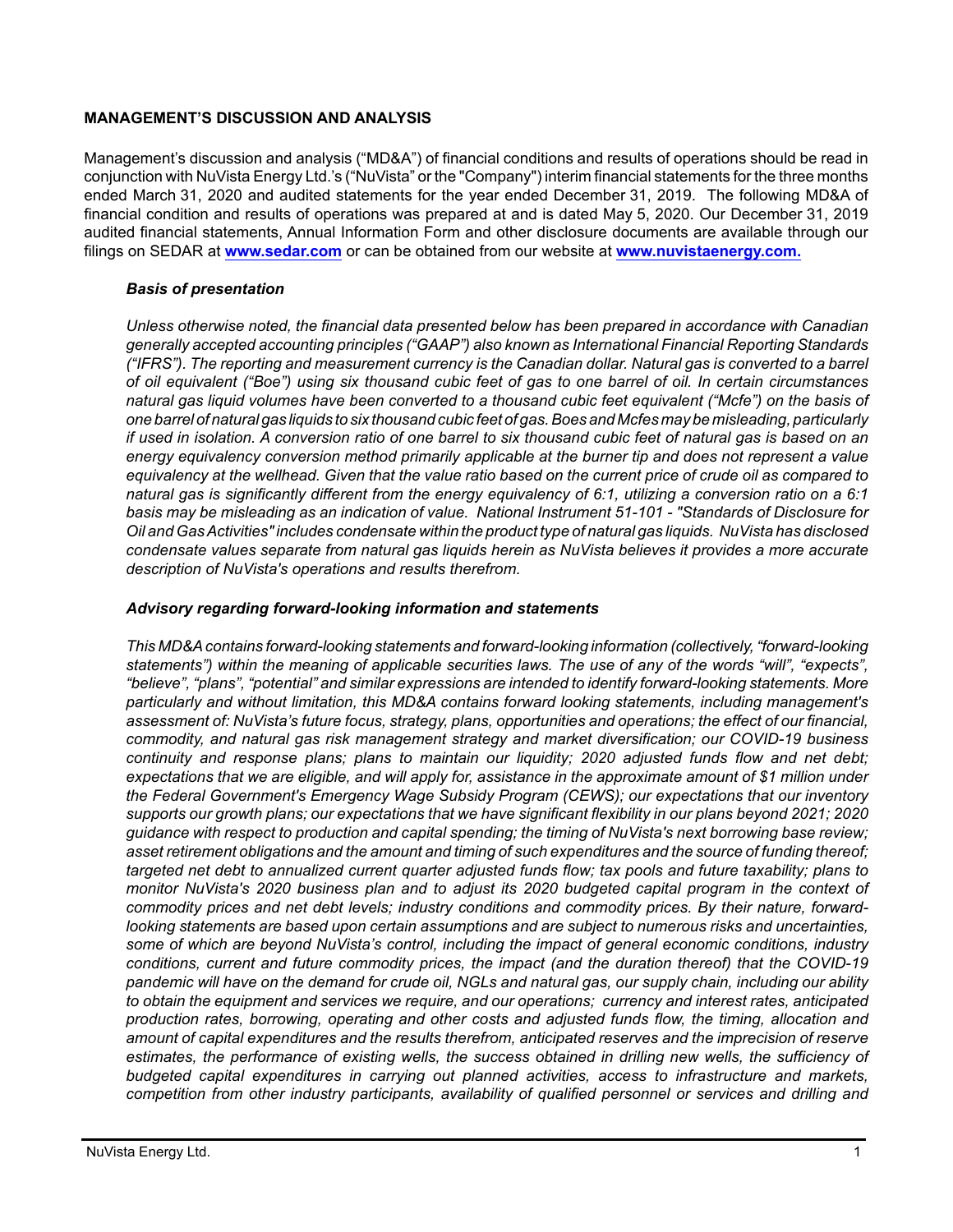*related equipment, stock market volatility, effects of regulation by governmental agencies including changes in environmental regulations, tax laws and royalties; the ability to access sufficient capital from internal sources and bank and equity markets; and including, without limitation, those risks considered under "Risk Factors" in our Annual Information Form. Readers are cautioned that the assumptions used in the preparation of such information, although considered reasonable at the time of preparation, may prove to be imprecise and, as such, undue reliance should not be placed on forward-looking statements. NuVista's actual results, performance or achievement could differ materially from those expressed in, or implied by, these forward-looking statements, or if any of them do so, what benefits NuVista will derive therefrom. NuVista has included the forward-looking statements in this MD&A in order to provide readers with a more complete perspective on NuVista's future operations and such information may not be appropriate for other purposes. NuVista disclaims any intention or obligation to update or revise any forward-looking statements, whether as a result of new information, future events or otherwise, except as required by law.*

## *Non-GAAP measurements*

*Within the MD&A, references are made to terms commonly used in the oil and natural gas industry. Management uses "adjusted funds flow", "adjusted funds flow per share", "operating netback", "corporate netback", "capital expenditures", "free funds flow" and "net debt" to analyze performance and leverage. These terms do not have any standardized meaning prescribed by IFRS and therefore may not be comparable to similar measures presented by other companies where similar terminology is used. For further information refer to the section "Non-GAAP measures" within this MD&A. Free funds flow is forecast adjusted funds flow less capital expenditures required to maintain production.* 

## *Description of business*

NuVista is an exploration and production company actively engaged in the development, delineation and production of condensate, natural gas liquids ("NGL"), oil, and natural gas reserves in the Western Canadian Sedimentary Basin. NuVista's focus is on the scalable and repeatable condensate rich Montney formation in the Alberta Deep Basin ("Wapiti Montney"). The common shares of NuVista trade on the Toronto Stock Exchange ("TSX") under the symbol NVA.

## *Quarter highlights, current market conditions, and outlook*

During the first quarter NuVista executed a very busy and successful winter drilling and completions program with cost and schedule both outperforming internal expectations. A first quarter capital expenditure program of \$129 million included the drilling of 18 (18.0 net) wells in our condensate rich Wapiti Montney play. 15 (15.0 net) wells were completed and turned in line during and shortly after the quarter. As at March 31, 2020, 10 (10.0 net) wells have been drilled but not completed, with another 4 (4.0) drilled but not completed after the quarter. Production for the quarter was 52,080 Boe/d, matching well with the midpoint of our prior guidance range of 50,000 - 54,000 Boe/ d and 19% higher than the same period in 2019. Our adjusted funds flow for the quarter was \$50.9 million (\$0.23/ share, basic).

During the quarter, the World Health Organization declared COVID-19 to be a pandemic. Responses to the spread of COVID-19 have resulted in a sudden decline in economic activity and a significant increase in economic uncertainty. In addition, oil prices have declined dramatically due to the global oil price war and decline in demand due to COVID-19. These events have resulted in a volatile and challenging economic environment which has adversely affected NuVista's operational results and financial position. As a result of the significant reduction in commodity prices, NuVista has recorded an impairment expense of \$909.3 million in the first quarter and a net loss of \$788.7 million. Additional impairment or reversal of impairment taken during the period may occur over the balance of 2020 as commodity prices and foreign exchange rates continue to fluctuate.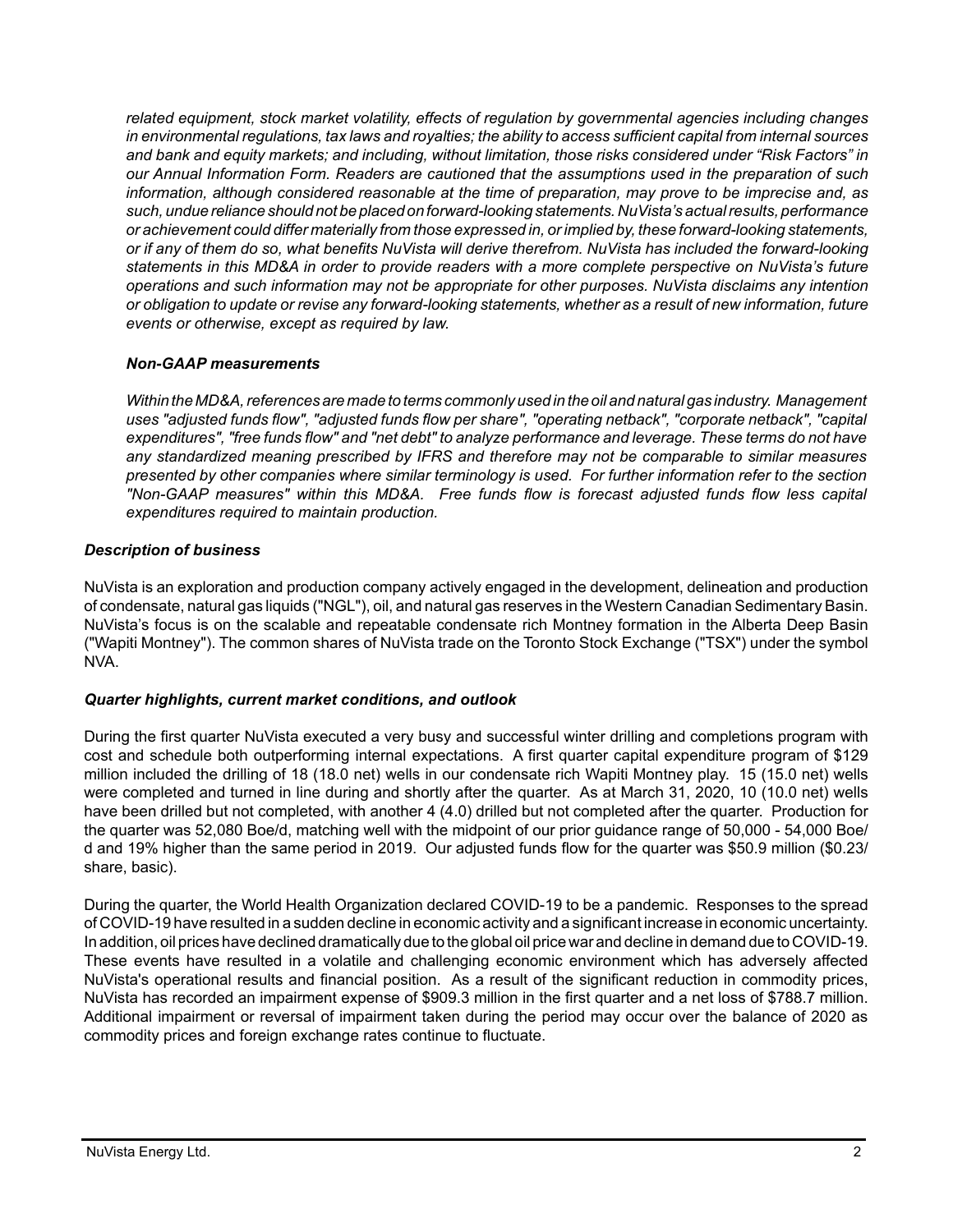In these unprecedented times, NuVista is focused on two key factors. Firstly, in light of the COVID-19 pandemic, providing a safe environment for all our employees, contractors and for the residents of the communities in which we reside and operate. Secondly, maintaining an adequate level of liquidity to manage our business.

NuVista has a simple and effective COVID-19 business continuity plan in place and operating now. All essential staff have work-from-home technology capability, and a backup plan is in place to ensure minimum crews for safe operations in the event of sickness escalation. To date, no NuVista employee has contracted the virus.

In this environment, maintaining liquidity is paramount to ensure the short and long term viability of NuVista. At March 31, 2020, NuVista's net debt is \$650.3 million which includes drawings on credit facility of \$395.5 million on a committed facility of \$550 million. NuVista has outstanding letters of credit totaling \$8.0 million which reduce our unused capacity on our credit facility. Consequently, our liquidity at March 31, 2020 was \$146.6 million. For the remaining nine months of 2020, NuVista plans to incur capital expenditures of approximately \$35 to \$45 million which is less than our anticipated adjusted funds flow over the same time period. In addition, as part of NuVista's ongoing cost cutting program in this low oil price environment, the Company has implemented employee base salary reductions ranging from 5% to 10% with ascending seniority. Executive base salary reductions were 12.5% with the CEO at 15%, and director fee reductions were 20%, effective May 1, 2020. As a result of the focus on cost reduction, net debt is expected to decrease from March 31, 2020 to the end of 2020.

Subsequent to quarter end, NuVista has requested and received an extension of the annual renewal date of our credit facility from April 30, 2020 to May 29, 2020 from our banking syndicate. At this time, there is no assurance the facility size will remain at \$550 million. This extension was put in place to allow the banking syndicate extra time for assessment in light of the recent extreme market volatility, and to provide additional data on the wells recently brought online. This also allows the banks, and our industry in general, time to assess the still-emerging details of the various liquidity support programs announced by the Federal Government. NuVista expects to continue to have sufficient liquidity cushion once the credit facility redetermination is completed. Additionally, NuVista has \$220 million in senior unsecured notes that mature March 2, 2023, providing financial flexibility and certainty with a competitive fixed coupon and remaining 3 year term.

## *Operations activity*

|                                                 | Three months ended March 31 |           |
|-------------------------------------------------|-----------------------------|-----------|
| Number of wells                                 | 2020                        | 2019      |
| Wells drilled - gross (net) $(1)$               | 18(18.0)                    | 15(15.0)  |
| Wells completed - gross (net) $(2)$             | 15(15.0)                    | 14 (14.0) |
| Wells brought on production - gross (net) $(3)$ | 9(9.0)                      | 9(8.8)    |

(1) Based on rig release date.

(2) Based on frac end date.

(3) Based on first production date of in-line test or on production and tied-in to permanent facilities.

For the three months ended March 31, 2020, NuVista drilled 18 (18.0 net) Montney condensate rich natural gas wells compared to 14 (14.0 net) Montney condensate rich natural gas wells and 1 (1.0 net) oil well in the comparable period of 2019. All wells in 2020 and 2019 were drilled with a 100% success rate.

At March 31, 2020, NuVista had 10 drilled and uncompleted wells.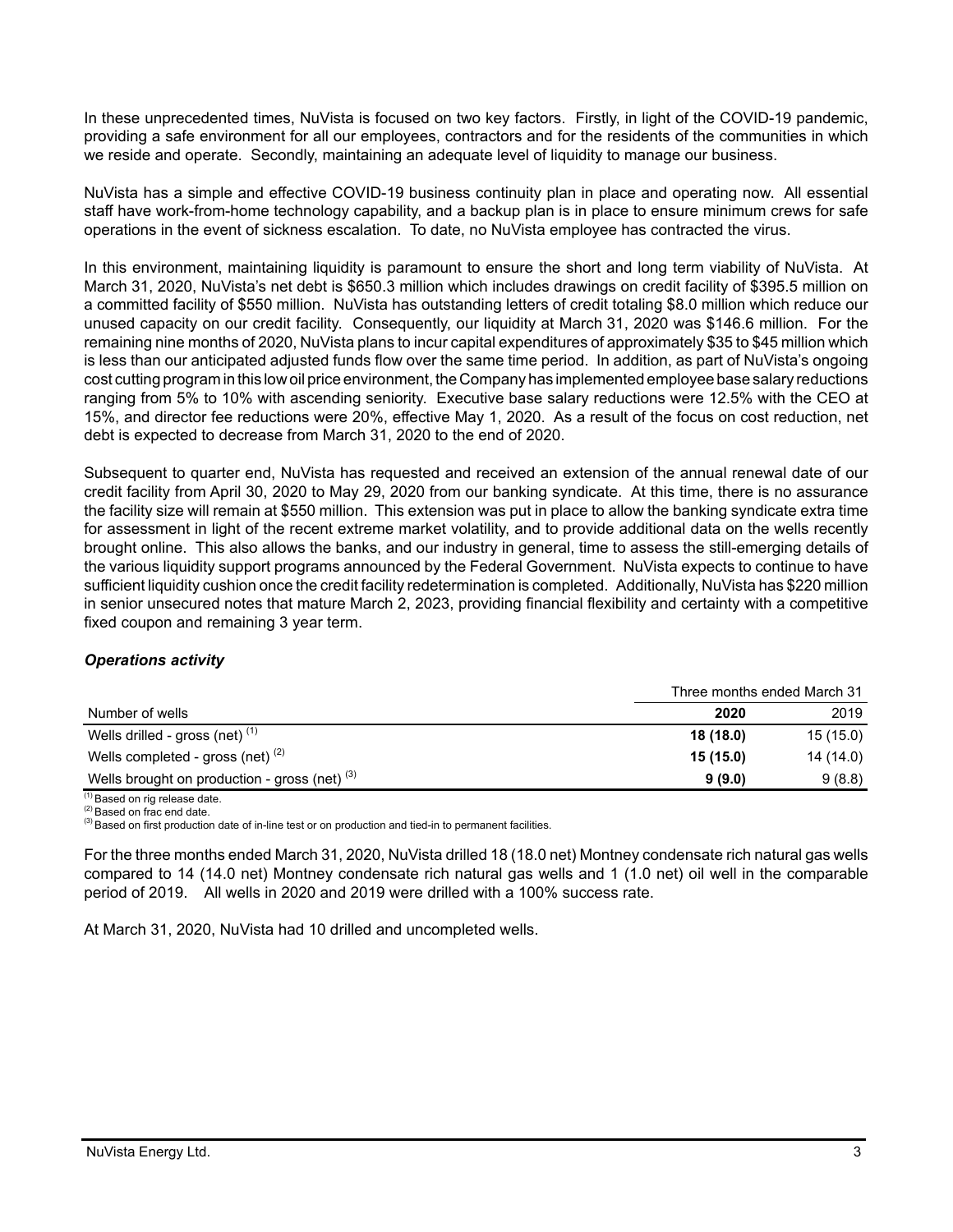# *Production*

|                                          | Three months ended March 31 |         |          |  |
|------------------------------------------|-----------------------------|---------|----------|--|
|                                          | 2020                        | 2019    | % Change |  |
| Natural gas (Mcf/d)                      | 188,809                     | 159.224 | 19       |  |
| Condensate & oil (Bbls/d)                | 15,335                      | 12.752  | 20       |  |
| NGLs (Bbls/d)                            | 5.278                       | 4.549   | 16       |  |
| Total (Boe/d)                            | 52.080                      | 43.839  | 19       |  |
| Condensate, oil & NGLs weighting (1) (2) | 40%                         | 39%     |          |  |
| Condensate & oil weighting $(2)$         | 29%                         | 29%     |          |  |

 $(1)$  NGLs include butane, propane and ethane.

 $(2)$  Product weighting is based on total production.

Production for the three months ended March 31, 2020 increased 19% over the comparative period of 2019 as a result of production increases from continued successful drilling of Montney wells and production associated with the start up of the Pipestone compressor station in late September 2019. First quarter production of 52,080 Boe/d decreased 9% from fourth quarter 2019 production of 57,010 Boe/d, primarily as a result of product declines and production shut-ins related to frac operations. Condensate & oil volume weighting of 29% in the first quarter was consistent with prior year comparative periods.

#### *Pricing*

|                                                       | Three months ended March 31 |        |            |
|-------------------------------------------------------|-----------------------------|--------|------------|
|                                                       | 2020                        | 2019   | $%$ change |
| Realized selling prices (1),(2)                       |                             |        |            |
| Natural gas (\$/Mcf)                                  | 2.45                        | 3.92   | (38)       |
| Condensate & oil (\$/Bbl)                             | 57.57                       | 63.86  | (10)       |
| NGLs (\$/Bbl)                                         | 10.07                       | 24.26  | (58)       |
| Barrel of oil equivalent (\$/Boe)                     | 26.83                       | 35.36  | (24)       |
| <b>Benchmark pricing</b>                              |                             |        |            |
| Natural gas - AECO 5A daily index (Cdn\$/Mcf)         | 2.03                        | 2.62   | (23)       |
| Natural gas - AECO 7A monthly index (Cdn\$/Mcf)       | 2.14                        | 1.94   | 10         |
| Natural gas - NYMEX (monthly) (US\$/MMbtu)            | 1.95                        | 3.15   | (38)       |
| Natural gas - Chicago Citygate (monthly) (US\$/MMbtu) | 1.95                        | 3.35   | (42)       |
| Natural gas - Dawn (daily) (US\$/MMbtu)               | 1.76                        | 2.91   | (40)       |
| Natural gas - Malin (monthly) (US\$/MMbtu)            | 2.27                        | 3.88   | (41)       |
| Oil - WTI (US\$/BbI)                                  | 46.17                       | 54.90  | (16)       |
| Oil - Edmonton Par - (Cdn\$/Bbl)                      | 51.74                       | 66.44  | (22)       |
| Condensate - Condensate @ Edmonton (Cdn\$/Bbl)        | 61.82                       | 67.13  | (8)        |
| Condensate - Average C5-WTI differential (US\$/BbI)   | 0.17                        | (4.40) | (104)      |
| Exchange rate - (Cdn\$/US\$)                          | 1.34                        | 1.33   | 1          |

(1) Prices exclude price risk management realized and unrealized gains and losses on financial derivative commodity contracts but includes gains and losses on physical sale contracts and natural gas price diversification.

(2) Prospective January 1, 2020, the average condensate and NGLs selling price is net of fractionation fees and excludes pipeline tariffs that prior to January 1, 2020 were reported net of the selling price. These pipeline tariffs are now included within transportation expenses. Prior year comparatives have been reclassified to conform with current year presentation. For the three months ended March 31, 2020, the amount of pipeline tariffs that would have previously been classified net of revenues and is now included in transportation expenses was \$7.0 million (2019 - \$5.4 million).

The WTI benchmark averaged US\$46.17/Bbl in the first quarter of 2020, 16% below the first quarter of last year and down 19% from US\$56.96/Bbl in the fourth quarter of 2019. WTI oil prices started the year relatively strong in the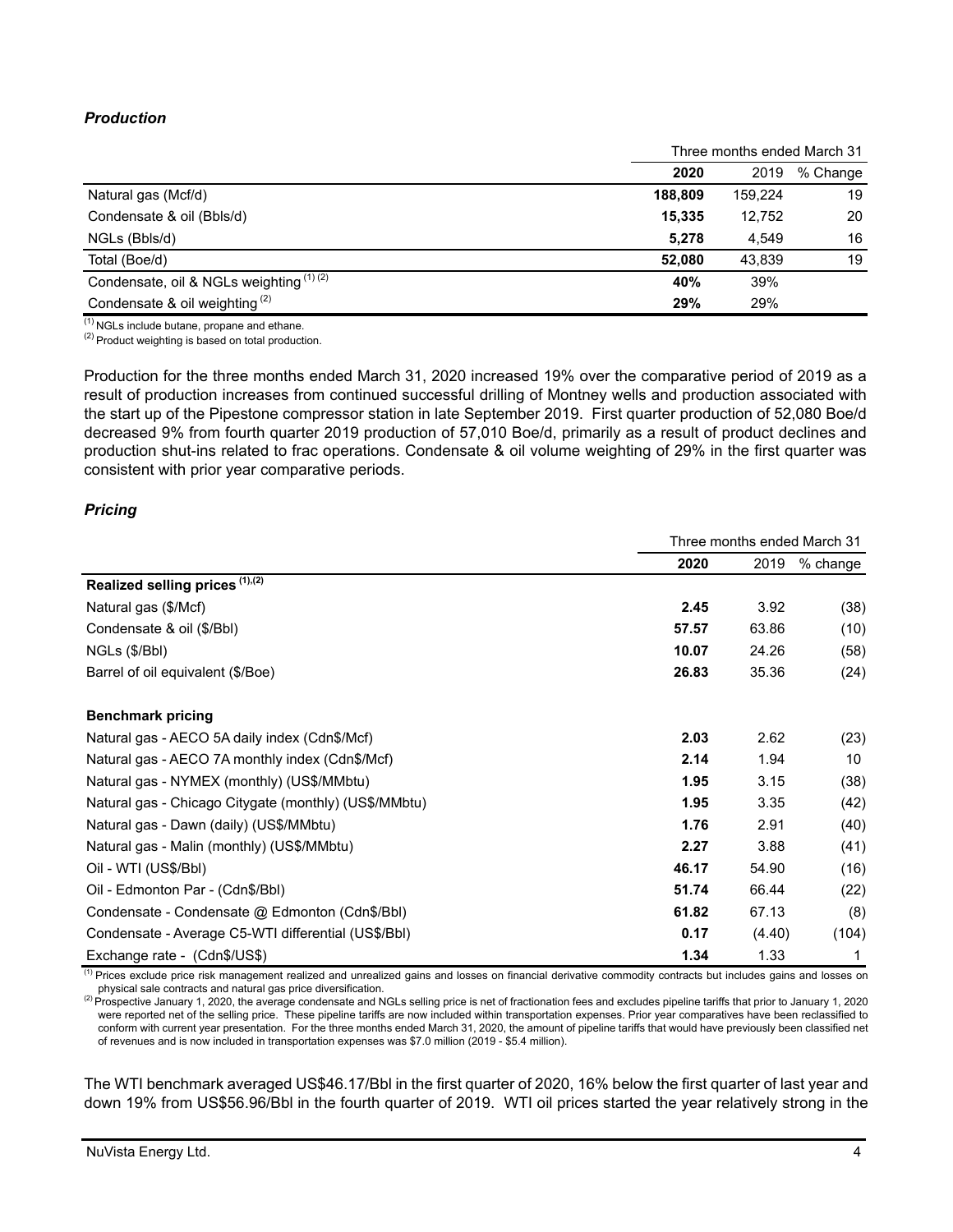high \$50/Bbl range. In late February, WTI oil prices started a significant drop, due to a combination of the impact of the COVID-19 pandemic on the global economy along with the early March oil price war following the implosion of an alliance between OPEC+, led by Saudi Arabia and Russia. Demand for oil has decreased with the outbreak of COVID-19. Factories have been idled and the majority of flights have been canceled around the world as the COVID-19 outbreak has become a global pandemic. As a result, WTI oil pricing and condensate differentials have continued to deteriorate entering into the second quarter. Subsequent to the end of the first quarter, OPEC+ agreed to significantly curtail production in an effort to support oil prices. A gradual increase in global oil demand is expected later this year as economies begin to normalize. A steep decline in US shale production is anticipated this year given the reduction in drilling, and coupled with OPEC+ oil curtailments, this should help to support stronger prices later this year.

NYMEX gas prices were up compared to the fourth quarter of 2019 averaging US\$1.95/MMbtu, but a warm winter in the major consuming regions of North America led to much lower prices than the first quarter of last year. Eastern North American and MidWest prices were down relative to NYMEX gas prices in the first quarter due to the warm start to winter in those markets. US gas production continued to grow in 2019 but at a slower pace than the previous year and was flat through this winter. The production growth had been offset by growth in US liquid natural gas ("LNG") exports, gas exports to Mexico, and continued consumption growth in the power and industrial sectors. With the steep drop in oil prices it is anticipated there will be significant declines in associated gas production and future gas prices are set to be much stronger than those realized in 2019.

The warm weather and the soft downstream markets pressured AECO prices in the first quarter of this year. AECO gas prices averaged \$2.14/Mcf in the first quarter of 2020 representing a decrease of 9% from \$2.34/Mcf in the fourth quarter of 2019 and a 10% increase from the first quarter of 2019.

### *Revenue*

#### *Petroleum and natural gas revenues*

|                                          | Three months ended March 31 |                 |         |               |
|------------------------------------------|-----------------------------|-----------------|---------|---------------|
|                                          | 2020                        |                 | 2019    |               |
| (\$ thousands, except % amounts)         | \$                          | $%$ of<br>total | \$      | % of<br>total |
| Natural gas <sup>(1)</sup>               | 41.983                      | 33              | 56,257  | 40            |
| Condensate & oil                         | 80.331                      | 63              | 73.299  | 53            |
| NGLs <sup>(2)</sup>                      | 4.838                       | 4               | 9.932   |               |
| Total petroleum and natural gas revenues | 127,152                     |                 | 139.488 |               |

<sup>(1)</sup> Natural gas revenue includes price risk management gains and losses on physical delivery sale contracts. For the three months ended March 31, 2020, our physical delivery sales contracts resulted in a loss of \$33.0 thousand (2019 – \$0.6 million loss).

 $(2)$  Includes butane, propane, ethane and an immaterial amount of sulphur revenue.

For the three months ended March 31, 2020, petroleum and natural gas revenues decreased9% from the comparable period of 2019, due primarily to a 24% decrease in average per Boe realized price, offset by a 19% increase in production for the quarter.

Condensate & oil volumes averaged 29% of total production in the first quarter of 2020, contributing to 63% of total petroleum and natural gas revenues.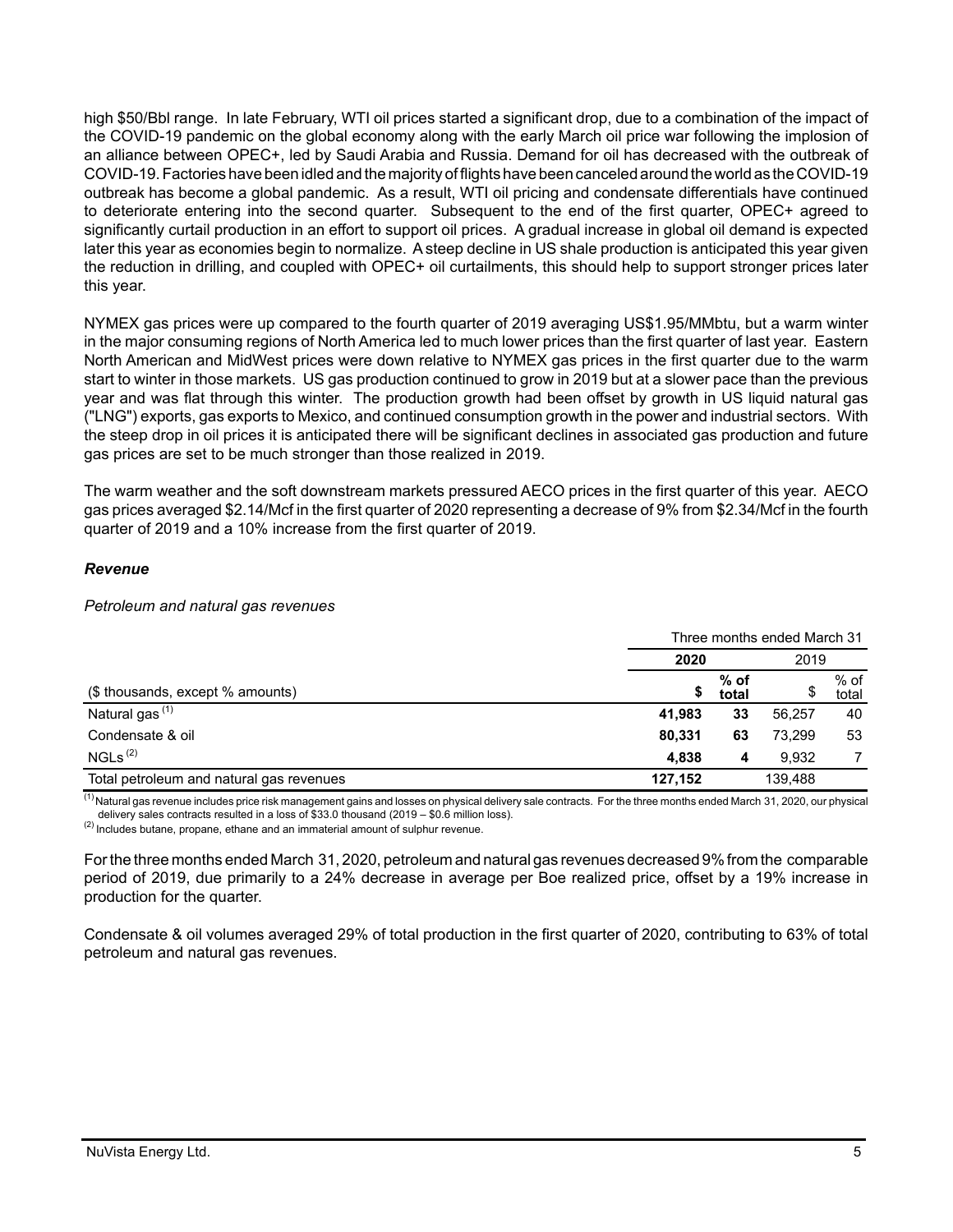A breakdown of natural gas revenue is as follows:

|                                                                     | Three months ended March 31 |        |        |        |  |
|---------------------------------------------------------------------|-----------------------------|--------|--------|--------|--|
|                                                                     | 2020                        |        |        | 2019   |  |
| (\$ thousands, except per unit amounts)                             |                             | \$/Mcf | S      | \$/Mcf |  |
| Natural gas revenue - AECO reference price (1)                      | 35,805                      | 2.14   | 27.294 | 1.94   |  |
| Heat/value adjustment <sup>(2)</sup>                                | 2,645                       | 0.17   | 2.347  | 0.17   |  |
| Transportation revenue <sup>(3)</sup>                               | 7.029                       | 0.44   | 7.289  | 0.52   |  |
| Natural gas market diversification revenue (loss)                   | (3, 463)                    | (0.30) | 19,975 | 1.34   |  |
| AECO physical delivery sales contract gains (losses) <sup>(4)</sup> | (33)                        |        | (648)  | (0.05) |  |
| Total natural gas revenue                                           | 41,983                      | 2.45   | 56.257 | 3.92   |  |

 $(1)$  Average AECO 7A monthly index.

(2) Based on NuVista's historical adjustment of 9-10%.

(3) Cost of gas transportation from the transfer of custody sales point to the final sales point.

(4) Excludes price risk management realized and unrealized gains and losses on financial derivative commodity contracts but includes gains and losses on physical sale contracts.

For the three months ended March 31, 2020, natural gas revenue decreased 25% from the comparable period of 2019, due to a 38% decrease in realized selling prices offset by a 19% increase in production.

The Company's first quarter physical natural gas sales portfolio was based on the following physical fixed price contracts or physical market deliveries:

|                             | Three months ended March 31 |      |  |
|-----------------------------|-----------------------------|------|--|
|                             | 2020                        | 2019 |  |
| AECO physical deliveries    | 41%                         | 34%  |  |
| Dawn physical deliveries    | 25%                         | 27%  |  |
| Malin physical deliveries   | 21%                         | 24%  |  |
| Chicago physical deliveries | 13%                         | 15%  |  |

NuVista receives a premium to the AECO spot gas price due to the higher heat content of its natural gas production. Price risk is also mitigated by the various gas marketing and transportation arrangements that the Company has in place to diversify and gain exposure to alternative natural gas markets in North America. For the three months ended March 31, 2020, the Company delivered 41% of its gas to AECO of which 5% was under AECO physical fixed price delivery sales contracts. In addition, NuVista delivered approximately 25% of its natural gas production to Dawn, 21% to Malin, and 13% to Chicago.

Excluding the impact of realized gains (losses) on physical sales contracts, the average selling price for natural gas for the three months ended March 31, 2020 was \$2.45/Mcf, compared to \$3.97/Mcf for the comparative period of 2019, and \$2.88/Mcf in the fourth quarter of 2019.

## *Condensate & oil revenue*

For the three months ended March 31, 2020, condensate & oil revenue increased 10% over the comparable period of 2019 due to a 20% increase in production, partially offset by a 10% decrease in the average realized selling price.

Historically, strong demand for condensate & oil in Alberta results in benchmark condensate prices at Edmonton trading at a premium to Canadian light oil prices. NuVista's realized condensate & oil prices include adjustments for fractionation fees and quality differentials. Condensate & oil realized selling prices averaged \$57.57/Bbl in the three months ended March 31, 2020, a decrease of 10% from \$63.86/Bbl for the comparable period of 2019.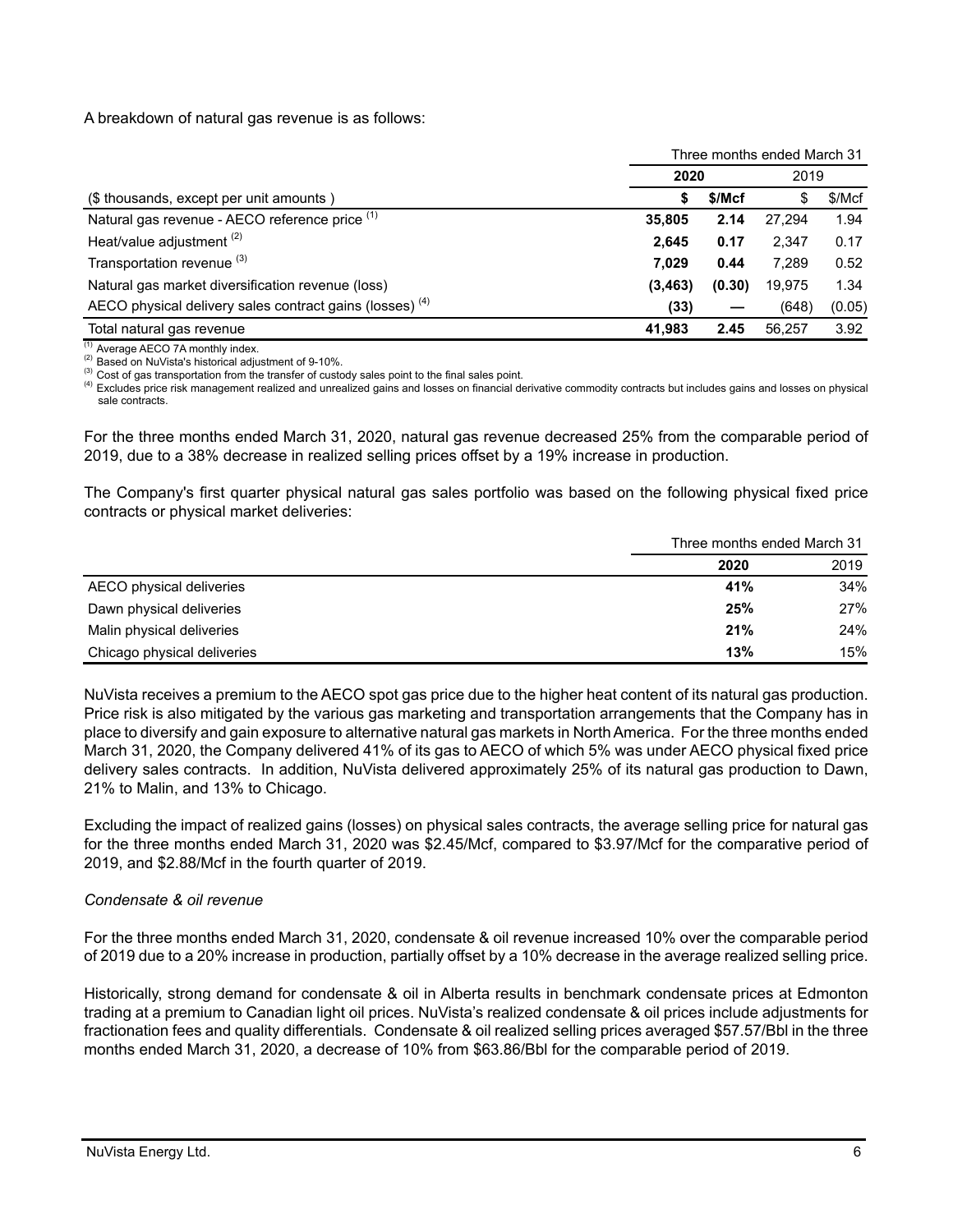## *NGL revenue*

For the three months ended March 31, 2020, NGL revenue decreased 51% over the comparable period of 2019, due to a 58% decrease in the average realized selling price, partially offset by a 16% increase in production.

## *Commodity price risk management*

NuVista has a disciplined commodity price risk management program as part of its financial risk management strategy. The purpose of this program is to reduce volatility in financial results and help stabilize adjusted funds flow against the unpredictable commodity price environment. NuVista's Board of Directors has authorized the use of fixed price, put option and costless collar contracts ("Fixed Price Contracts"), and approved the terms of NuVista's commodity price risk management program to allow the securing of minimum prices of the following:

| (% of net forecast after royalty production) | First 18 month<br>forward period | Following 18 month<br>forward period | Following 24 month<br>forward period |
|----------------------------------------------|----------------------------------|--------------------------------------|--------------------------------------|
| Natural Gas Fixed Price Contracts            | up to $70\%$                     | up to $60\%$                         | up to $50\%$                         |
| Crude Oil Fixed Price Contracts              | up to $70\%$                     | up to $60\%$                         | up to $30\%$                         |

The Board of Directors has set limits for entering into natural gas basis differential contracts that are the lesser of 50% of forecast natural gas production, net of royalties, or the volumes that would bring the combined natural gas basis differential contracts and natural gas fixed price contracts to 100% of forecast natural gas production, net of royalties. In addition, a maximum volume of up to 150,000 MMbtu/day has been approved, with a term of 7 years from the date any such swap is entered into.

Hedges on crude oil, natural gas liquids, natural gas, differentials and basis may be made in Canadian or U.S. dollars at the time the position is established and the U.S. dollar positions may be hedged to Canadian dollars during the term of the applicable hedge. Foreign currency exposure on interest payments and long-term debt, if there is that exposure, may also be hedged back to Canadian dollars.

|                                      | Three months ended March 31    |                                  |                      |                         |                           |                      |
|--------------------------------------|--------------------------------|----------------------------------|----------------------|-------------------------|---------------------------|----------------------|
| (\$ thousands)                       |                                | 2020                             | 2019                 |                         |                           |                      |
|                                      | <b>Realized</b><br>gain (loss) | <b>Unrealized</b><br>gain (loss) | Total<br>gain (loss) | Realized<br>gain (loss) | Unrealized<br>gain (loss) | Total<br>gain (loss) |
| Natural gas                          | 1,494                          | (6, 437)                         | (4,943)              | (2,597)                 | (22, 338)                 | (24, 935)            |
| Condensate & oil                     | 11.974                         | 62.938                           | 74.912               | 5.304                   | (44, 566)                 | (39, 262)            |
| Gain (loss) on financial derivatives | 13.468                         | 56.501                           | 69.969               | 2.707                   | (66, 904)                 | (64, 197)            |

During the first quarter of 2020, the commodity price risk management program resulted in a total gain of \$70.0 million, compared to a total loss of \$64.2 million for the comparable period of 2019. The fair value of financial derivative contracts is recorded in the financial statements. Unrealized gains and losses are the change in mark to market values or fair value of financial derivative contracts in place at the end of the quarter compared to the start of the quarter. The unrealized gain in the first quarter is primarily as a result of the unrealized gain on oil contracts reflective of the decreasing WTI forward strip pricing at the end of the quarter compared to the beginning of the quarter, partially offset an unrealized loss on natural gas contacts due to the narrowing AECO/NYMEX basis forward strip pricing at the end of the quarter compared to the beginning of the quarter. Due to increased volatility in oil and gas prices and the related forward strips pricing, the impact of unrealized gains and/or losses on overall earnings (loss) in a particular reporting period can be substantial, as was the case in the first quarter of 2020 and comparative period of 2019.

For the remainder of 2020, Nuvista has hedges in place which will provide significant support for our adjusted funds flow. Currently, approximately 10,645 Bbl/d of 2020 condensate & oil production is hedged. This position is comprised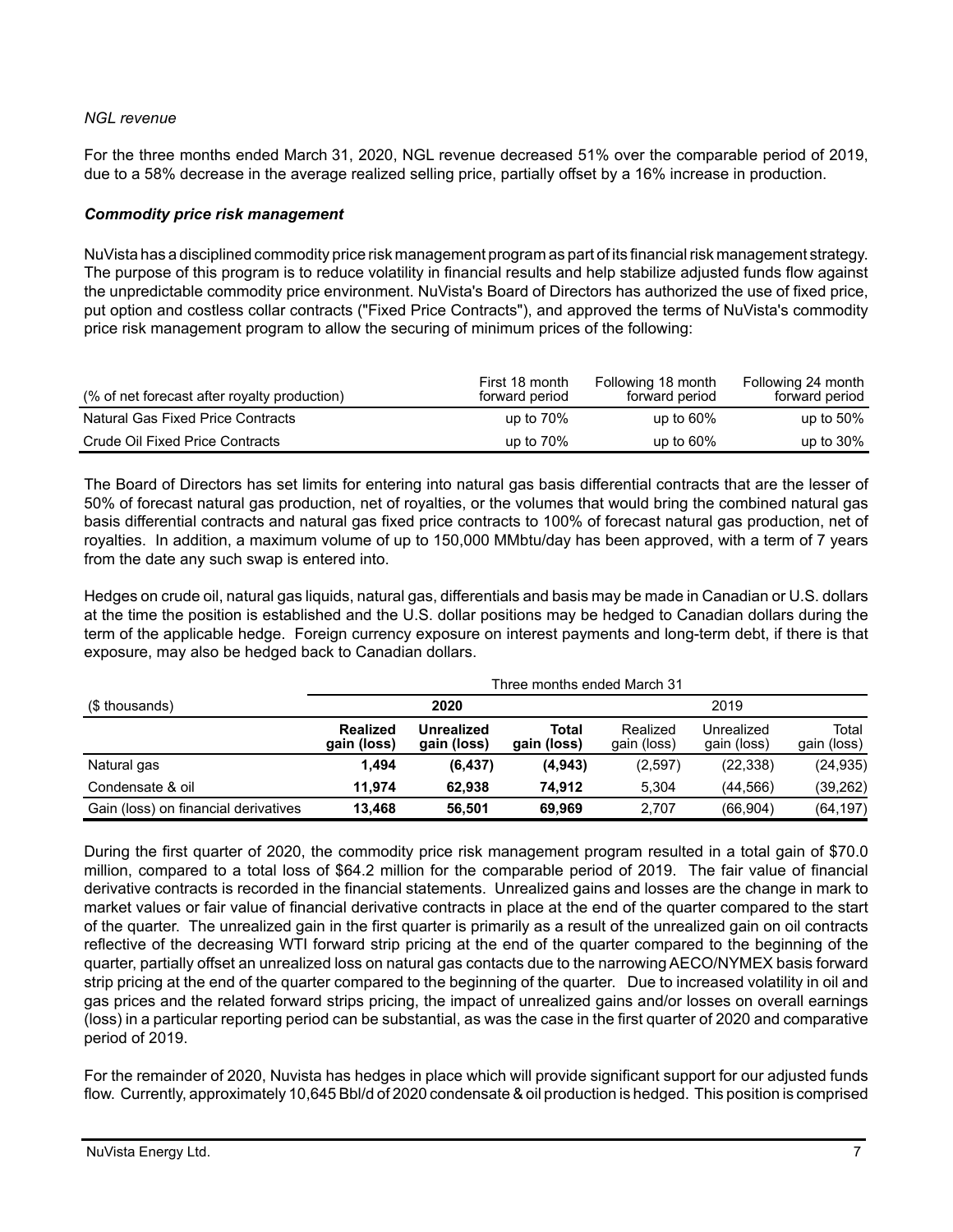of swaps at a floor price of C\$ WTI 72.11/Bbl on 6,360 Bbl/d of Q2-Q4 2020 condensate & oil production, and 3 way collars and put spreads with a floating C\$ WTI +\$12.84/Bbl on 4,285 Bbl/d of Q2-Q4 2020 condensate & oil production. Approximately 131,120 Mcf/d of April to October 2020 natural gas production is hedged at an average floor price of \$1.96/Mcf.

Price risk management on our physical delivery sale contracts resulted in a loss of \$33.0 thousand respectively for the three months ended March 31, 2020 compared to losses of \$0.6 million for the comparable period of 2019.

#### (a) Financial instruments

The following is a summary of financial derivatives contracts in place as at March 31, 2020:

|                                                                        | WTI fixed price swap<br><b>WTI - Put Spreads</b> |           |                |           |           |
|------------------------------------------------------------------------|--------------------------------------------------|-----------|----------------|-----------|-----------|
| Term $(1)$                                                             | Bbls/d                                           | Cdn\$/Bbl | Bbls/d         | Cdn\$/Bbl | Cdn\$/Bbl |
| 2020 Remainder                                                         | 5.799                                            |           | 76.24<br>1.867 | 69.42     | 84.67     |
| <sup>(1)</sup> Table presented as weighted average volumes and prices. |                                                  |           |                |           |           |
|                                                                        | <b>WTI 3 Way Collar</b>                          |           |                |           |           |
| Term $(1)$                                                             |                                                  | Bbls/d    | Cdn\$/Bbl      | Cdn\$/Bbl | Cdn\$/Bbl |
| 2020 Remainder                                                         |                                                  | 2.416     | 62.65          | 73.64     | 81.20     |

 $(1)$  Table presented as weighted average volumes and prices.

|                | <b>AECO-NYMEX</b><br>basis swap |                              | <b>AECO-NYMEX</b><br>basis buyback |                       | <b>Chicago-NYMEX</b><br>basis swap |                              | <b>Malin-NYMEX</b><br>basis swap |                              |
|----------------|---------------------------------|------------------------------|------------------------------------|-----------------------|------------------------------------|------------------------------|----------------------------------|------------------------------|
| Term $(1)$     | <b>MMbtu/d</b>                  | <b>US\$/</b><br><b>MMbtu</b> | <b>MMbtu/d</b>                     | <b>US\$/</b><br>MMbtu | MMbtu/d                            | <b>US\$/</b><br><b>MMbtu</b> | MMbtu/d                          | <b>US\$/</b><br><b>MMbtu</b> |
| 2020 Remainder | 47,500                          | (0.96)                       |                                    |                       | 15,000                             | (0.25)                       | 12,218                           | (0.52)                       |
| 2021           | 95,000                          | (0.98)                       | (60,000)                           | (0.82)                | 15,000                             | (0.24)                       | 20,000                           | (0.66)                       |
| 2022           | 95,000                          | (0.97)                       | (60,000)                           | (0.82)                | 12,493                             | (0.24)                       | 16,658                           | (0.66)                       |
| 2023           | 100,000                         | (1.01)                       |                                    |                       |                                    |                              |                                  |                              |
| 2024           | 100,000                         | (1.00)                       |                                    |                       |                                    |                              |                                  |                              |
| 2025           | 35,000                          | (1.00)                       |                                    |                       |                                    |                              |                                  |                              |

 $(1)$  Table presented as weighted average volumes and prices.

|                | <b>AECO-Malin basis swap</b> |                   | Dawn-NYMEX basis swap |            |  |
|----------------|------------------------------|-------------------|-----------------------|------------|--|
| Term $(1)$     | <b>MMbtu/d</b>               | <b>US\$/MMbtu</b> | <b>MMbtu/d</b>        | US\$/MMbtu |  |
| 2020 Remainder | 7.782                        | 0.68              | 10.000                | (0.26)     |  |
| 2021           |                              |                   | 10.000                | (0.26)     |  |
| 2022           |                              |                   | 8.329                 | (0.26)     |  |

 $<sup>(1)</sup>$  Table presented as weighted average volumes and prices.</sup>

|                           | NYMEX fixed price swap |            |
|---------------------------|------------------------|------------|
| Term $(1)$                | <b>MMbtu/d</b>         | US\$/MMbtu |
| April 2020 - October 2020 | 60.000                 | 2.67       |
| $(1) - 1$<br>.<br>.       |                        |            |

 $<sup>(1)</sup>$  Table presented as weighted average volumes and prices.</sup>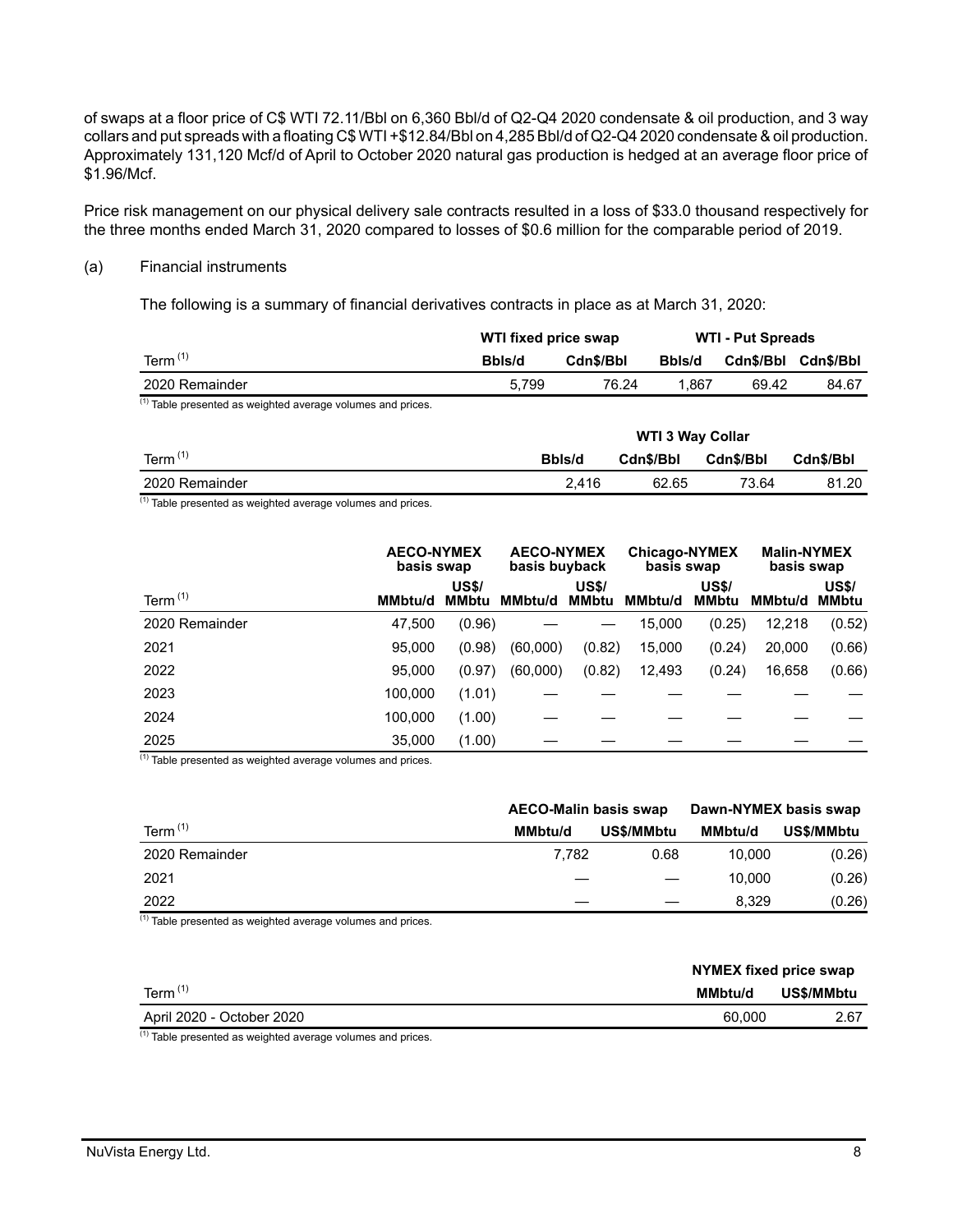Subsequent to March 31, 2020 the following is a summary of financial derivatives that have been entered into:

| Term $(1)$<br>Bbls/d<br>May 2020 | WTI fixed price swap |           |
|----------------------------------|----------------------|-----------|
|                                  |                      | Cdn\$/Bbl |
|                                  | 4.000                | 28.41     |
| June 2020                        | 1.000                | 32.78     |

 $<sup>(1)</sup>$  Table presented as weighted average volumes and prices.</sup>

#### (b) Physical delivery sales contracts

The Company enters into physical delivery sales contracts to manage commodity price risk. These contracts are not considered to be derivatives and therefore not recorded at fair value. They are considered sales contracts and are recorded at cost at the time of transaction.

The following is a summary of the physical delivery sales contracts in place as at March 31, 2020:

|                           | <b>AECO fixed price swap</b> |          |                | <b>Dawn-NYMEX Basis</b> |
|---------------------------|------------------------------|----------|----------------|-------------------------|
| Term $(1)$                | GJ/d                         | Cdn\$/GJ | <b>MMbtu/d</b> | US\$/MMbtu              |
| April 2020 - October 2020 | 75,000                       | 1.40     |                |                         |
| 2020 Remainder            |                              |          | 10.000         | (0.26)                  |
| 2021                      |                              |          | 10.000         | (0.26)                  |
| 2022                      |                              |          | 8,329          | (0.26)                  |

 $(1)$  Table presented as weighted average volumes and prices.

#### *Royalties*

|                                                                            | Three months ended March 31 |          |
|----------------------------------------------------------------------------|-----------------------------|----------|
| (\$ thousands, except % and per Boe amounts)                               | 2020                        | 2019     |
| Gross royalties                                                            | 12.946                      | 7.814    |
| Gas cost allowance ("GCA")                                                 | (3, 434)                    | (3, 238) |
| Net royalties                                                              | 9.512                       | 4,576    |
| Gross royalty % excluding physical delivery sales contracts <sup>(1)</sup> | 10.2                        | 5.6      |
| Gross royalty % including physical delivery sales contracts                | 10.2                        | 5.6      |
| Net royalties \$/Boe                                                       | 2.01                        | 1.16     |

 $<sup>(1)</sup>$  Calculated as gross royalties as a % of petroleum and natural gas revenues excluding gains (losses) on physical delivery sales contracts.</sup>

For the three months ended March 31, 2020, gross royalties increased 66% compared to the comparable period of 2019 as a result of the production increases over the prior year and an increase in average royalty rates. Gross royalties as a percentage of petroleum and natural gas revenues increased as a result of a greater number of wells having fully utilized the royalty incentive programs which carried reduced initial royalty rates. The gross natural gas and condensate, oil and NGL royalty rates were 5% and 13% in 2020 compared to 2% and 8% respectively, in the comparative period of 2019.

The Company also receives GCA from the Crown, which reduces royalties to account for expenses incurred by NuVista to process and transport the Crown's portion of natural gas production. For the three months ended March 31, 2020, the 6% increase in GCA credits received compared to the comparative period of 2019 is primarily due to the increased crown royalty payments made to the Crown as a result of increased production.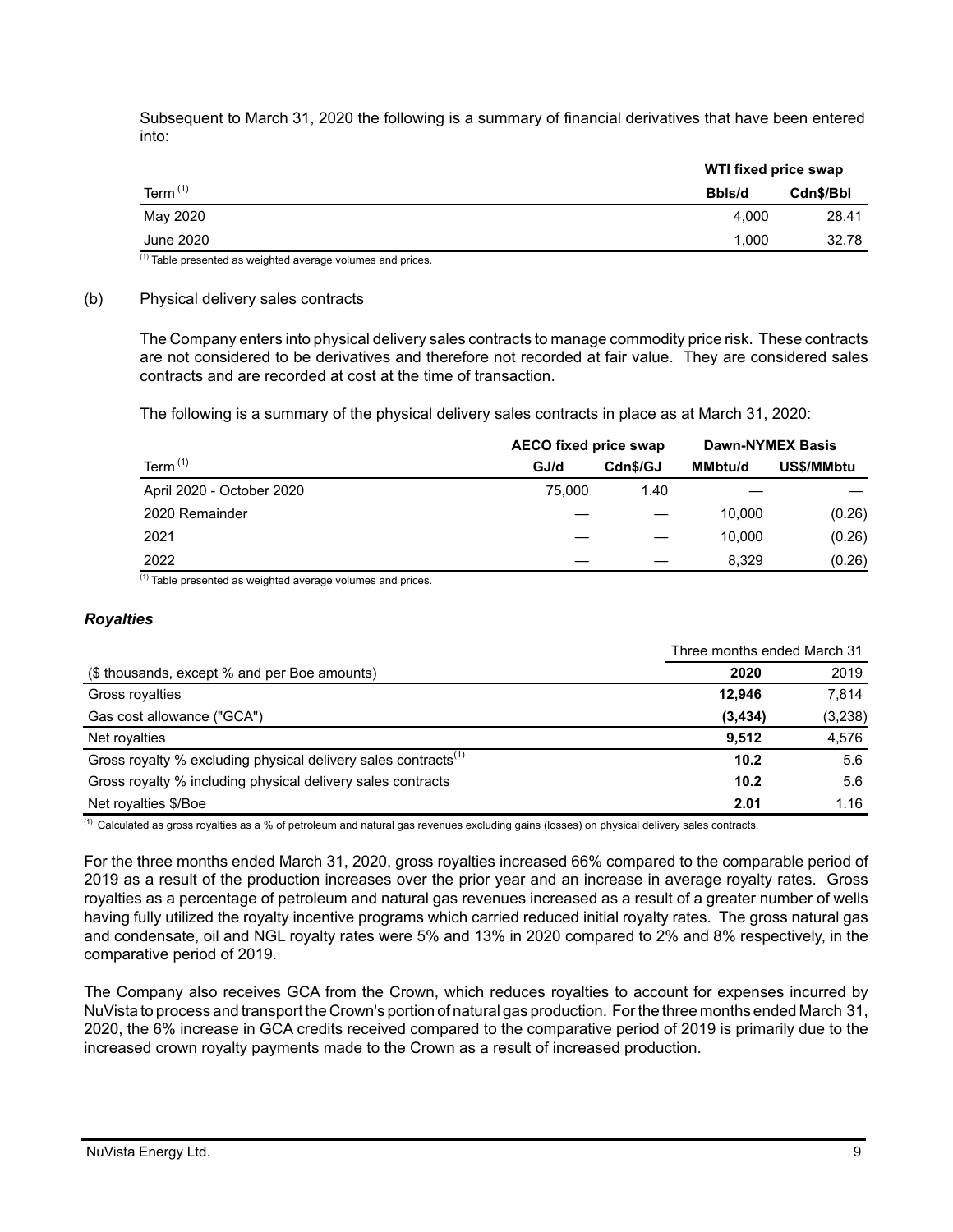NuVista's physical price risk management and gas market diversification activities impact reported average royalty rates as royalties are based on government market reference prices for delivery of product in Alberta and not the Company's average realized prices that include price risk management and gas market diversification activities.

## *Transportation expenses*

|                                                  |        | Three months ended March 31 |
|--------------------------------------------------|--------|-----------------------------|
| (\$ thousands, except per unit amounts)          | 2020   | 2019                        |
| Natural gas transportation expense               | 12,708 | 12,059                      |
| Condensate, oil & NGL transportation expense     | 6.946  | 5,849                       |
| Total transportation expense                     | 19.654 | 17.908                      |
| Natural gas transportation \$/Mcf <sup>(1)</sup> | 0.74   | 0.84                        |
| Condensate, oil & NGL transportation \$/Bbl      | 3.70   | 5.10                        |
| Total transportation \$/Boe                      | 4.15   | 4.54                        |

 $(1)$  Includes total gas transportation from the plant gate to the final sales point.

For the three months ended March 31, 2020, natural gas transportation expenses on a total dollar basis increased from the comparative period of 2019 due primarily to higher volumes and additional firm commitments for gas transportation. NuVista incurs transportation expenses on these gas volumes, however, historically the tolls have been offset by the higher realized gas prices received at markets outside Alberta. Natural gas transportation \$/Boe has decreased compared to the prior year comparative period due to the increase in natural gas volumes.

The higher condensate, oil & NGL transportation dollars and lower \$/Bbl rate for the three months ended March 31, 2020 as compared to the prior year comparative period was primarily a result of higher production volumes and a greater proportion volumes flowing through third party liquids pipelines, which incurs lower transportation rates than trucked volumes.

## *Operating expenses*

|                                         |        | Three months ended March 31 |
|-----------------------------------------|--------|-----------------------------|
| (\$ thousands, except per unit amounts) | 2020   | 2019                        |
| Operating expenses                      | 48.191 | 36.737                      |
| Per Boe                                 | 10.17  | 9.31                        |

For the three months ended March 31, 2020, operating expenses increased 31% as a result of the increased production compared to the prior year comparative period of 2019. The per Boe costs increased from the comparative period due to lower throughput sent to midstream processing facilities translating into higher flow through operating costs. Compared to fourth quarter operating expenses of \$50.5 million (\$9.63/Boe), first quarter operating expenses per Boe increased primarily due to lower production volumes and flat fixed costs.

In accordance with the adoption of IFRS 16 - *Leases* on January 1, 2019, base rent for the Company's field office is recognized as a lease beginning January 1, 2019. This has resulted in base rent costs in the amount of \$32.0 thousand in both the three months ended March 31, 2020 and the comparable prior year period being excluded from operating expenses, as the costs are now accounted for under the lease standard.

The minimum take or pay commitments associated with the gas processing lease and gas transportation lease identified in the third quarter of 2019 is excluded from operating expense and classified as a lease under IFRS 16. For the three months ended March 31, 2020, total payments under these two new leases of \$3.1 million were excluded from operating expenses and accounted for under the lease standard.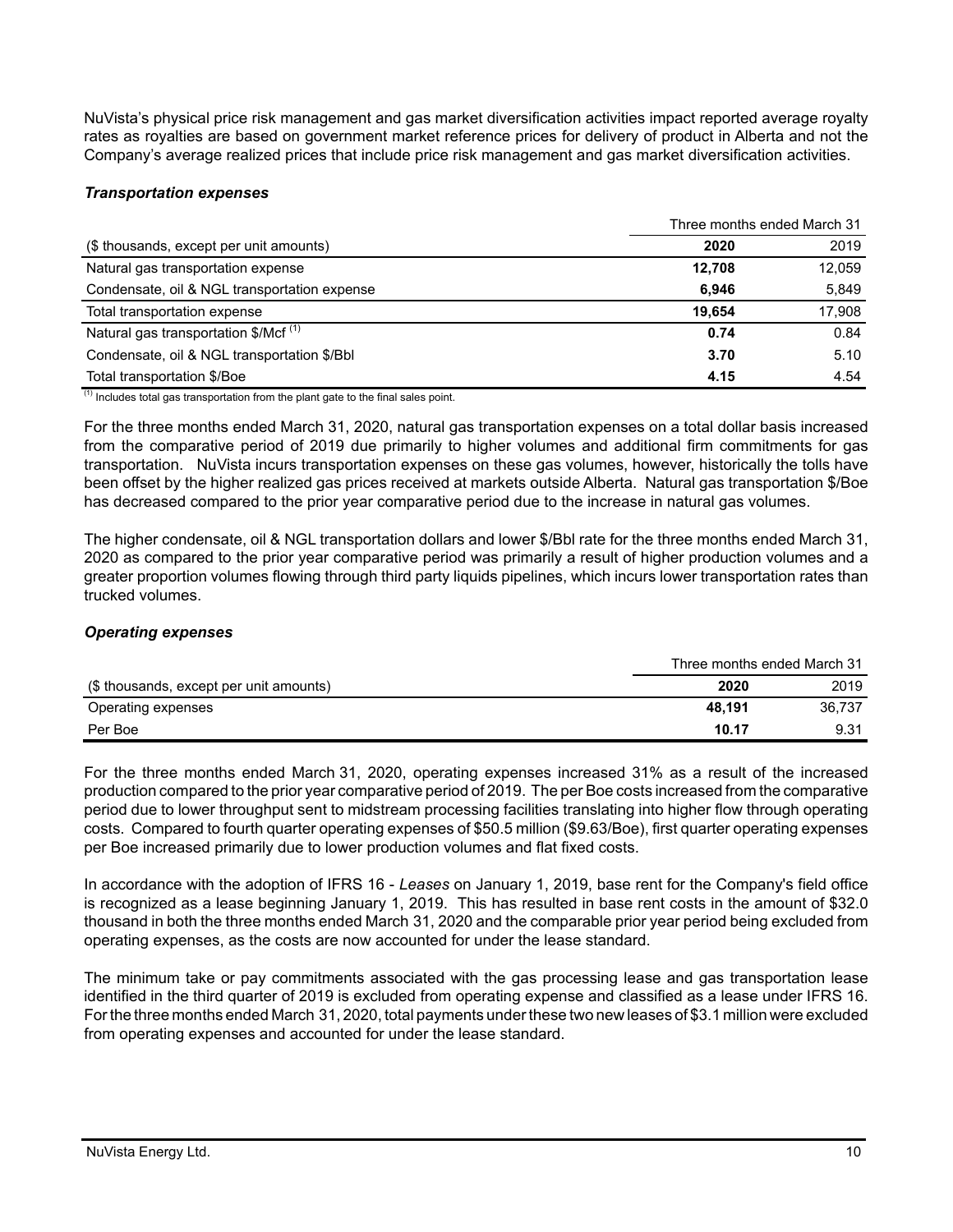## *General and administrative expenses ("G&A")*

|                                        | Three months ended March 31 |         |
|----------------------------------------|-----------------------------|---------|
| (\$ thousands, except per Boe amounts) | 2020                        | 2019    |
| Gross G&A expenses                     | 5,795                       | 6,252   |
| Overhead recoveries                    | (506)                       | (455)   |
| Capitalized G&A                        | (1, 145)                    | (1,580) |
| Net G&A expenses                       | 4.144                       | 4.217   |
| Gross G&A per Boe                      | 1.22                        | 1.58    |
| Net G&A per Boe                        | 0.87                        | 1.07    |

For the three months ended March 31, 2020, gross G&A expenses have decreased as result of continued production increases and efficiencies gained from an operational focus on Wapiti Montney and continued focus on cost control. NuVista has continued to drive G&A costs per Boe downwards.

The Company's policy of allocating and capitalizing G&A expenses associated with new capital projects remained unchanged in 2019 and 2020. G&A capitalized and operating recoveries are in accordance with industry practice.

In accordance with the adoption of IFRS 16 - *Leases* on January 1, 2019, base rent for the Company's head office expense is recognized as a lease prospective January 1, 2019. This has resulted in base rent costs in the amount of \$0.2 million in both the three months ended March 31, 2020 and the prior year comparative period being excluded from gross G&A expenses, as the costs are now accounted for under the lease standard.

In addition to the base salary reductions effective May 1, 2020, the Company expects to be eligible, and to apply for, assistance in the approximate amount of \$1 million under the Federal Government's Canadian Emergency Wage Subsidy Program (CEWS), with approximately \$0.7 million offsetting G&A expenses and approximately \$0.3 million offsetting operating expenses.

#### *Share-based compensation expense*

|                               | Three months ended March 31 |       |
|-------------------------------|-----------------------------|-------|
| (\$ thousands)                | 2020                        | 2019  |
| Stock options                 | 793                         | 961   |
| Director deferred share units | (1, 576)                    | 127   |
| Restricted share awards       | 399                         | 351   |
| Performance share awards      | 270                         | 108   |
| Total                         | (114)                       | 1,547 |

Share-based compensation expense relates to the amortization of the fair value of stock option awards, performance share awards ("PSA"), restricted share awards ("RSA") and accruals for future payments under the director deferred share unit ("DSU") plan.

The decrease in share-based compensation for the three months ended March 31, 2020 over the prior year comparative period was primarily due to the change in the valuation of the DSU liability and related DSU expense. For the three months ended March 31, 2020, the decrease in DSU liability was as a result of the decrease in share price from \$3.19/share at December 31, 2019 to \$0.45/share at March 31, 2020.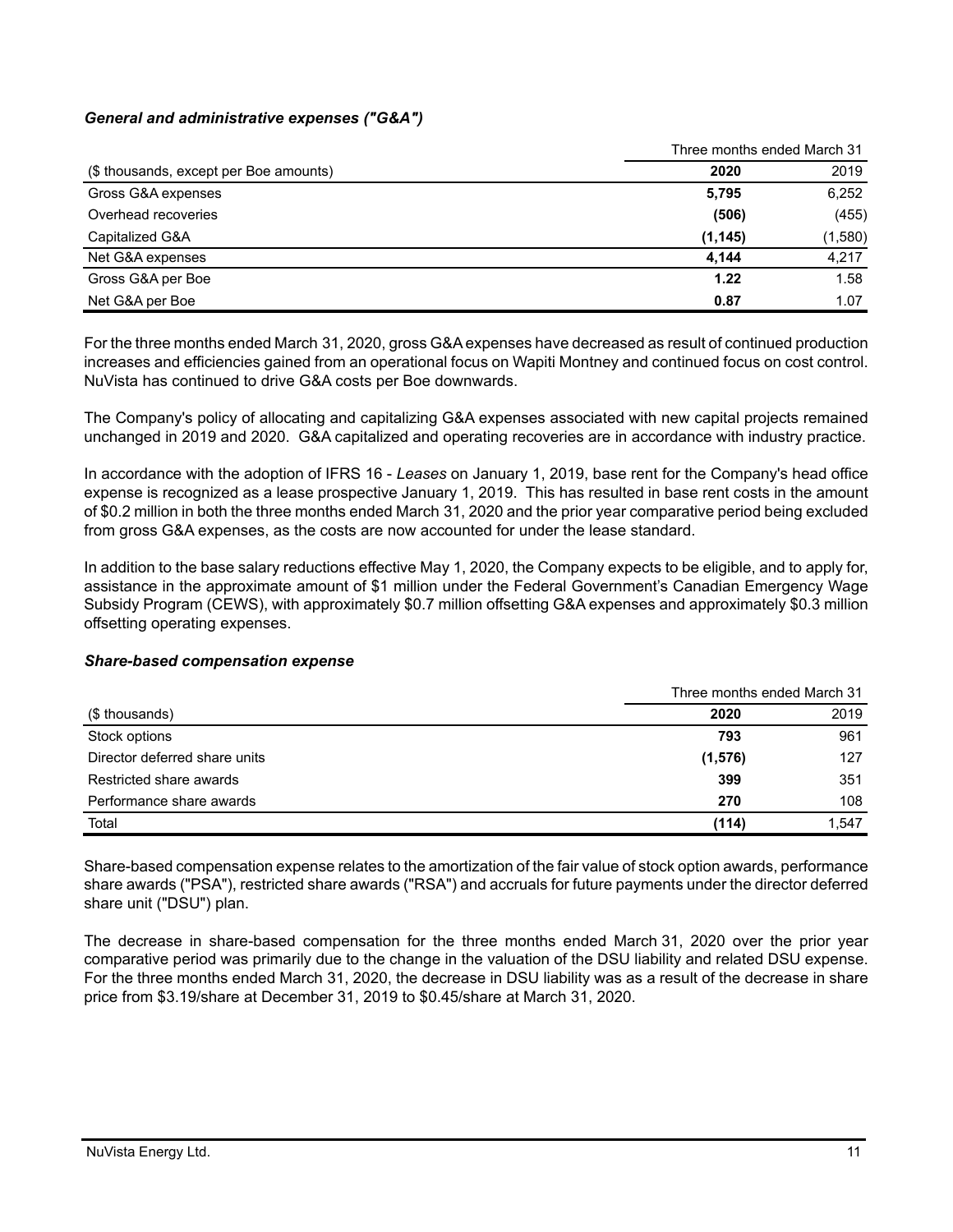# *Financing costs*

|                                              | Three months ended March 31 |       |
|----------------------------------------------|-----------------------------|-------|
| (\$ thousands, except per Boe amounts)       | 2020                        | 2019  |
| Interest on long-term debt (credit facility) | 3,475                       | 3,213 |
| Interest on senior unsecured notes (1)       | 3,781                       | 3,690 |
| Interest expense                             | 7,256                       | 6,903 |
| Lease interest expense                       | 2,571                       | 73    |
| Accretion expense                            | 411                         | 488   |
| Total financing costs                        | 10,238                      | 7,464 |
| Interest expense per Boe                     | 1.53                        | 1.75  |
| Total financing costs per Boe                | 2.16                        | 1.89  |

For the three months ended March 31, 2020, interest expense on long-term debt increased slightly from the comparable period in 2019 due to higher average bank indebtedness. The average interest rate on long-term debt for the three months ended March 31, 2020 was 3.7%, consistent with 3.7% for the comparative period of 2019. Interest expense on long-term debt includes interest standby charges on the Company's syndicated credit facilities.

Interest on the senior unsecured notes issued for the three months ended March 31, 2020, is for interest paid or accrued at the coupon rate to the end of the period on the 2021 and 2023 Notes. The effective interest rate on the 2021 Notes was 11.0%. The effective interest rate on the 2023 Notes is 7.0%. The carrying value of the 2023 Notes at March 31, 2020 is \$217.0 million.

Lease interest expense for the three months ended March 31, 2020 is from the adoption of IFRS 16 - *Leases* on January 1, 2019. The weighted average incremental borrowing rate on the office lease liabilities is 5.5%. Two new leases were identified in the third quarter of 2019 for gas processing and transportation associated with the start up of the Pipestone compressor and pipeline connecting the compressor to the SemCAMS Wapiti plant. The weighted average incremental borrowing rates on these new lease liabilities are 8% and 11% respectively.

#### *Operating netback and corporate netback*

The tables below summarizes operating netback and corporate netback on a total dollar and per Boe basis for the three months ended March 31, 2020 and 2019:

|                                         | Three months ended March 31 |         |           |        |
|-----------------------------------------|-----------------------------|---------|-----------|--------|
|                                         |                             | 2020    |           | 2019   |
| (\$ thousands, except per Boe amounts)  | \$                          | \$/Boe  | \$        | \$/Boe |
| Petroleum and natural gas revenues (1)  | 127,152                     | 26.83   | 139,488   | 35.36  |
| Realized gain on financial derivatives  | 13,468                      | 2.84    | 2,707     | 0.69   |
|                                         | 140,620                     | 29.67   | 142,195   | 36.05  |
| Royalties                               | (9, 512)                    | (2.01)  | (4, 576)  | (1.16) |
| Transportation expense                  | (19, 654)                   | (4.15)  | (17,908)  | (4.54) |
| Operating expense                       | (48, 191)                   | (10.17) | (36, 737) | (9.31) |
| Operating netback <sup>(2)</sup>        | 63,263                      | 13.34   | 82,974    | 21.04  |
| General and administrative expense      | (4, 144)                    | (0.87)  | (4,217)   | (1.07) |
| Deferred share units recovery (expense) | 1,576                       | 0.33    | (127)     | (0.03) |
| Interest and lease finance expense      | (9,827)                     | (2.07)  | (6,976)   | (1.77) |
| Corporate netback <sup>(2)</sup>        | 50,868                      | 10.73   | 71,654    | 18.17  |

 $\frac{(1)}{(1)}$  Includes price risk management losses of \$33.0 thousand (2019 - \$0.6 million loss) on physical delivery sales contracts.

(2) Non-GAAP measure that does not have any standardized meaning under IFRS and therefore may not be comparable to similar measures presented by other companies where similar terminology is used. Reference should be made to the section entitled "Non-GAAP measurements".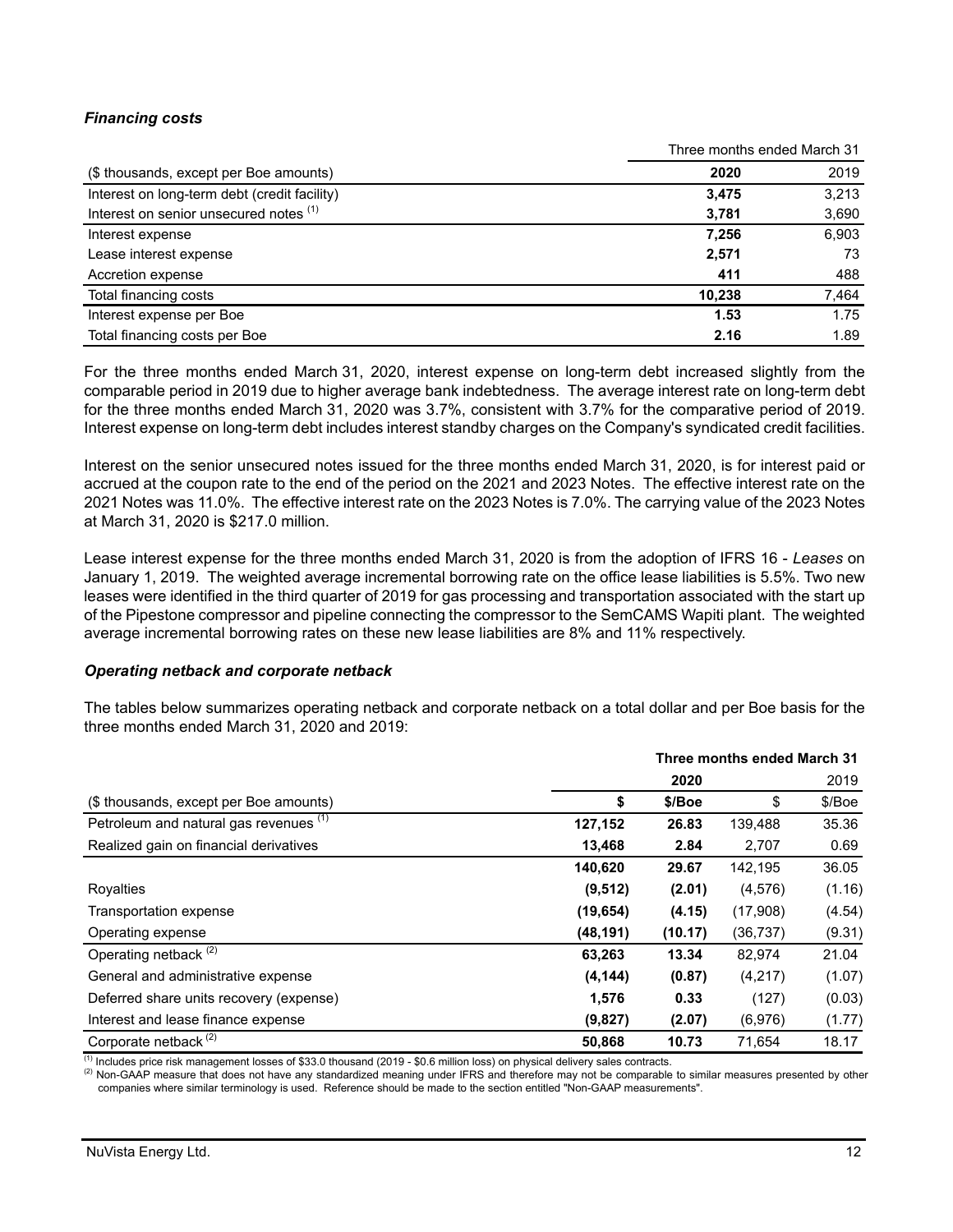# *Cash flow from operating activities and adjusted funds flow*

The following table is NuVista's cash flow from operating activities and adjusted funds flow <sup>(1)</sup> for the three months ended March 31:

|                                          |        | Three months ended March 31 |
|------------------------------------------|--------|-----------------------------|
| (\$ thousands, except per share amounts) | 2020   | 2019                        |
| Cash flow from operating activities      | 57,345 | 53,302                      |
| Per share, basic                         | 0.25   | 0.24                        |
| Per share, diluted                       | 0.25   | 0.24                        |
| Adjusted funds flow (1)                  | 50,868 | 71,654                      |
| Per share, basic                         | 0.23   | 0.32                        |
| Per share, diluted                       | 0.23   | 0.32                        |

 $<sup>(1)</sup>$  Non-GAAP measure that does not have any standardized meaning under IFRS and therefore may not be comparable to similar measures presented by other</sup> companies where similar terminology is used. Reference should be made to the section entitled "Non-GAAP measurements".

For the three months ended March 31, 2020, cash flow from operating activities of \$57.3 million increased 8% from the prior year comparative period, primarily due to increased production and realized gains on financial derivatives compared to realized losses in the prior year comparative periods, offset by decreased commodity prices, and higher royalties, transportation and operating expenses as a result of increased production.

Adjusted funds flow for the three months ended March 31, 2020 and the comparable period of 2019 was \$50.9 million (\$0.23/share, basic) and \$71.7 million (\$0.32/share, basic) respectively, \$6.5 million lower and \$18.4 million higher than cash flow from operating activities in the comparable period, due to changes in asset retirement expenditures and non-cash working capital.

# *Depletion, depreciation and amortization ("DD&A")*

|                                                           | Three months ended March 31 |        |
|-----------------------------------------------------------|-----------------------------|--------|
| (\$ thousands, except per Boe amounts)                    | 2020                        | 2019   |
| Depletion of condensate, oil and natural gas assets       | 44.286                      | 47,602 |
| Depreciation of fixed assets                              | 4,429                       | 3,977  |
| Depreciation of right-of-use ("ROU") assets               | 2,085                       | 198    |
| DD&A expense                                              | 50.800                      | 51.777 |
| Property, plant and equipment ("PP&E") impairment expense | 886,081                     |        |
| Right-of-use ("ROU") impairment expense                   | 23,198                      |        |
| Total Impairment expense                                  | 909.279                     |        |
| Total DD&A and impairment expense                         | 960.079                     | 51,777 |
| DD&A rate per Boe (excluding impairment expense)          | 10.72                       | 13.12  |

DD&A expense for the three months ended March 31, 2020 was \$50.8 million (\$10.72/Boe) compared to \$51.8 million (\$13.12/Boe) for the comparable period of 2019, and \$49.4 million (\$9.42/Boe) in the fourth quarter of 2019. DD&A expense for the three months ended March 31, 2020 includes a charge to first quarter depletion in the amount of \$3.6 million (\$0.75/Boe) compared to a depletion charge in the comparable period of \$12.4 million (\$3.15/Boe), due to changes in estimates and the impact of the change in discount rate on asset retirement obligations for wells with no remaining reserves that were previously fully depleted. The full amount of this asset retirement obligation liability change is included in depletion expense.

The Wapiti Montney CGU DD&A rate per Boe for the three months ended March 31, 2020 decreased to \$8.78/Boe compared to \$9.95/Boe for the comparable period of 2019, and \$9.23/Boe in the fourth quarter of 2019. These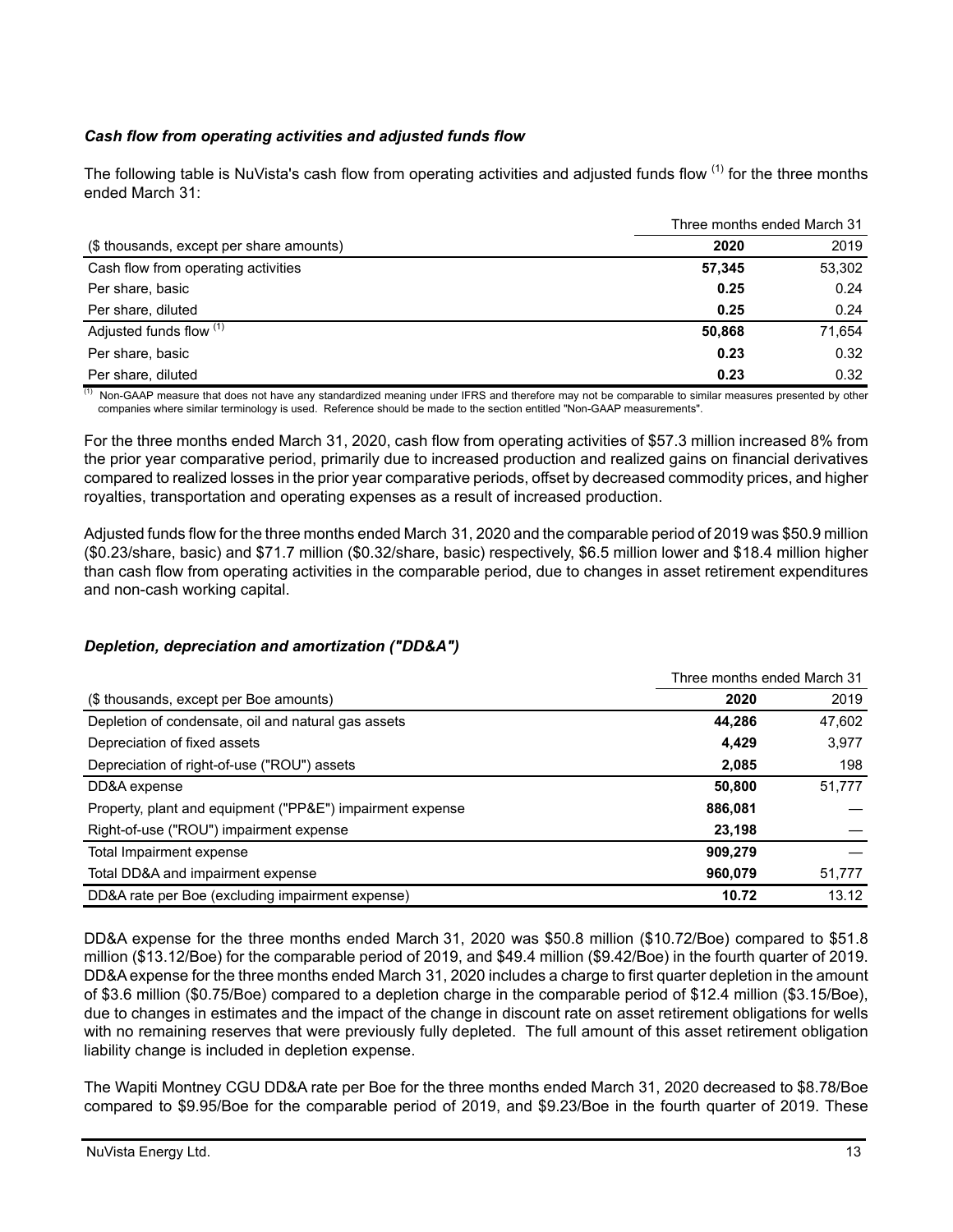improved DD&A rates are a result of continued successful development and favorable finding and development costs.

Depreciation of ROU assets is the depreciation of assets recognized for the Company's head office lease in Calgary and the field office lease in Grande Prairie starting on January 1, 2019, with the adoption of IFRS 16 - *Leases*, and the addition of the gas processing and transportation leases added in the third quarter of 2019. Depreciation on ROU assets is recorded on a straight line basis over the term of the lease.

At March 31, 2020 there were indicators of impairment identified in NuVista's Wapiti Montney CGU as a result of significant and sustained declines in forward commodity prices for condensate and oil and a reduction in market capitalization, as a result of the negative economic impacts of the COVID-19 pandemic and disputes between major oil producing countries. An impairment test was performed on PP&E and ROU assets. For the March 31, 2020 test, PP&E and ROU assets were assessed based on the recoverable amount internally estimated using a value in use calculation based on expected future cash flows generated from proved and probable reserves using pre-tax discount rates ranging from 10% to 20%. For the three months ended March 31, 2020, total impairment charges of \$909.3 million were recognized in NuVista's Montney CGU for PP&E and ROU assets and has been included in the depletion, depreciation, amortization and impairment expense. Additional impairment or reversal of impairment taken during the period may occur over the balance of 2020 as commodity prices and foreign exchange rates continue to fluctuate.

|  | The following benchmark price forecasts <sup>(1)</sup> were used to calculate the recoverable amounts: |
|--|--------------------------------------------------------------------------------------------------------|
|--|--------------------------------------------------------------------------------------------------------|

|                            | 2020 | 2021 | 2022 |                                              |  | 2023 2024 2025 2026 2027 |           | 2028                                                          | $2029^{(2)}$ |
|----------------------------|------|------|------|----------------------------------------------|--|--------------------------|-----------|---------------------------------------------------------------|--------------|
| WTI (US\$/BbI)             |      |      |      |                                              |  |                          |           | 34.20  41.00  47.50  52.50  57.50  58.95  60.13  61.33  62.56 | 63.81        |
| NYMEX (US\$/MMBtu)         |      |      |      | 2.01 2.55 2.65 2.75 2.85 2.95 3.01 3.07 3.13 |  |                          |           |                                                               | 3.19         |
| Exchange Rate (Cdn\$/US\$) | 0.73 |      |      | 0.73   0.74   0.74   0.75   0.75             |  |                          | 0.75 0.75 | 0.75                                                          | 0.75         |

(1) GLJ Petroleum Consultants price forecast, effective April 1, 2020.

 $(2)$  2030 and beyond commodity price forecasts are inflated at 2.0% per annum. In 2030 and beyond there is no escalation of exchange rates.

At December 31, 2019 there were indicators of impairment identified in NuVista's Wapiti Montney CGU. An impairment test was performed on property, plant and equipment assets, based on the recoverable amount estimated using a value in use calculation based on expected future cash flows generated from proved and probable reserves using pre-tax discount rates ranging from 10% to 17%, based on the independent external reserves report. No impairment was recognized at December 31, 2019, as the estimated recoverable amount of the Wapiti Montney CGU exceeded its respective carrying value.

## *Exploration and evaluation ("E&E") expense*

|                                        | Three months ended March 31 |      |
|----------------------------------------|-----------------------------|------|
| (\$ thousands, except per Boe amounts) | 2020                        | 2019 |
| Exploration and evaluation expense     |                             | 977  |
| Per Boe                                |                             | 0.25 |

Exploration and evaluation expense relates to the cost of mineral land expiries that were classified as E&E assets.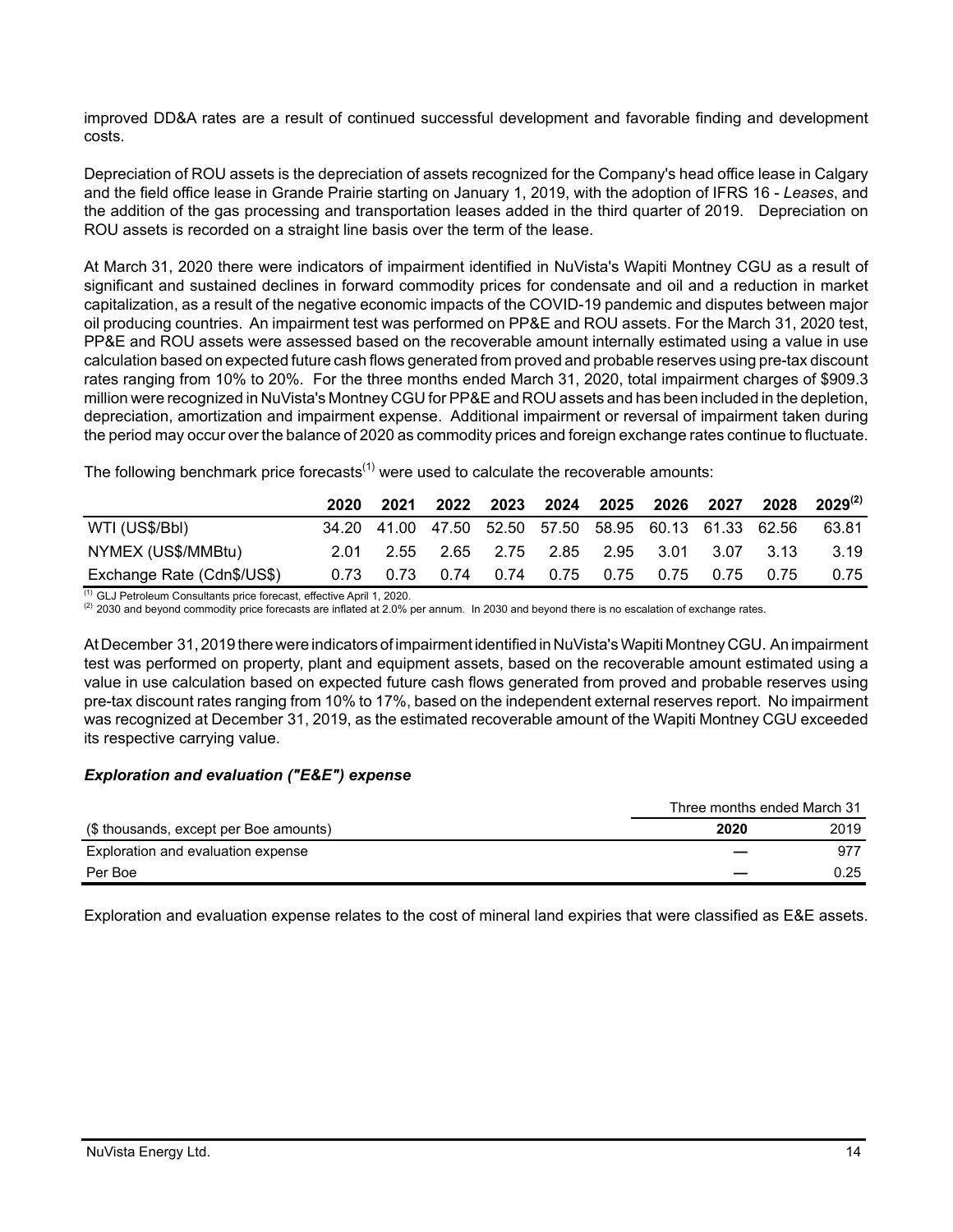## *Asset retirement obligations*

| (\$ thousands)                          |         | March 31, 2020 December 31, 2019 |
|-----------------------------------------|---------|----------------------------------|
| Balance, January 1                      | 124,533 | 102,703                          |
| Accretion expense                       | 411     | 2,070                            |
| Liabilities incurred                    | 2,386   | 3,831                            |
| Liabilities disposed                    |         | (888)                            |
| Change in estimates                     | 3,707   | 36,194                           |
| Change in discount rate                 | (463)   | (4,994)                          |
| Liabilities settled                     | (9,734) | (14, 383)                        |
| Balance, end of period                  | 120,840 | 124,533                          |
| Expected to be incurred within one year | 5,170   | 11,575                           |
| Expected to be incurred beyond one year | 115,670 | 112,958                          |

Asset retirement obligations ("ARO") are based on estimated costs to reclaim and abandon ownership interests in condensate, oil and natural gas assets including well sites, gathering systems and processing facilities. At March 31, 2020, NuVista had an ARO balance of \$120.8 million as compared to \$124.5 million as at December 31, 2019. The Bank of Canada's long-term risk-free bond rate of 1.3% (December 31, 2019 – 1.8%) and an inflation rate of 0.9% (December 31, 2019 – 1.4%) were used to calculate the net present value of the asset retirement obligations. At March 31, 2020, the estimated total undiscounted and uninflated amount of cash required to settle NuVista's ARO was \$129.7 million (December 31, 2019 – \$133.8 million) with an estimated 40% to be incurred within the next 10 years. Actual ARO expenditures for the three months ended March 31, 2020 were \$9.7 million compared to \$14.4 million for the year ended December 31, 2019.

The decrease in the ARO liability is due primarily to liabilities settled in the first quarter as a result of an active abandonment program, offset by liabilities added for new wells drilled and increases in abandonment cost estimates for certain wells in our non core northwest Alberta area.

There are uncertainties related to asset retirement obligations and the impact on the financial statements could be material, as the eventual timing and expected costs to settle these obligations could differ from our estimates. The main factors that could cause expected costs to differ are changes to laws, regulations, reserve estimates, costs and technology. Any reclamation or abandonment expenditures will generally be funded from cash flow from operating activities.

## *Other receivable*

The Company has entered into contracts for the construction of two Pipestone compressor stations, which secured third party ownership and funding of the assets. The other receivable balance of \$25.2 million represents expenses incurred that have not yet been reimbursed related to these assets.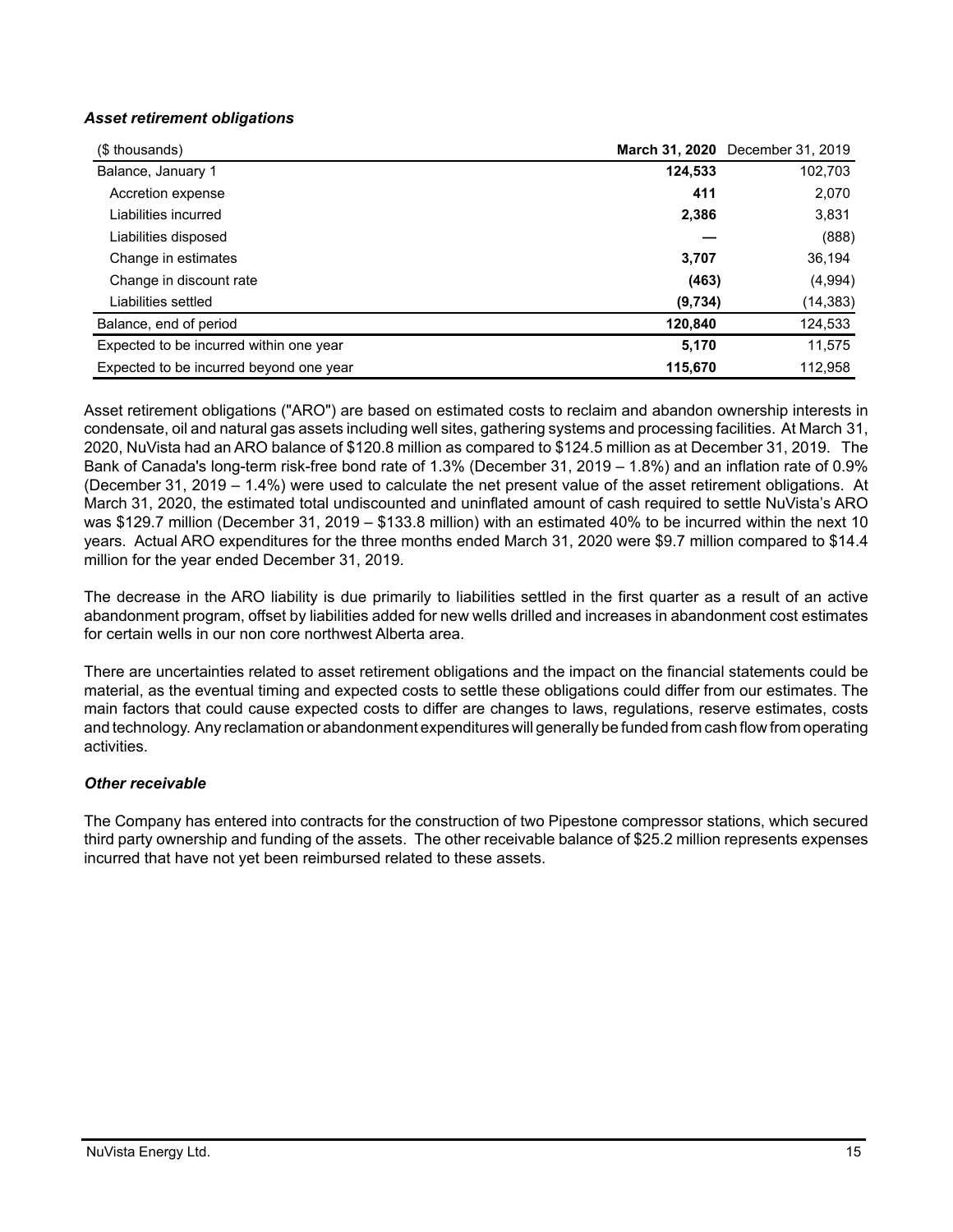# *Capital expenditures*

|                                     |         |                 | Three months ended March 31 |                 |
|-------------------------------------|---------|-----------------|-----------------------------|-----------------|
| (\$ thousands, except % amounts)    | 2020    | $%$ of<br>total | 2019                        | $%$ of<br>total |
| Land and retention costs            | 30      |                 | 817                         |                 |
| Geological and geophysical          | 1.825   |                 | 2.125                       | $\mathcal{P}$   |
| Drilling and completion             | 105.897 | 83              | 98.648                      | 102             |
| Facilities and equipment            | 20,826  | 16              | (5,073)                     | (5)             |
| Corporate and other                 | 154     |                 | 60                          |                 |
| Capital expenditures <sup>(1)</sup> | 128.732 |                 | 96,577                      |                 |

 $\frac{(1)}{(1)}$  Non-GAAP measure that does not have any standardized meaning under IFRS and therefore may not be comparable to similar measures presented by other companies where similar terminology is used. Reference should be made to the section entitled "Non-GAAP measurements".

Capital expenditures for the three months ended March 31, 2020 were \$128.7 million, compared to \$96.6 million in the comparative period of 2019. Included in facilities and equipment in the year ended December 31, 2019 is a credit of \$14.2 million for costs incurred in 2018 that have been reclassified to other receivable. The Company focused the majority of its first quarter exploration and development expenditures on drilling and completion activities.

Of the \$128.7 million capital spent to date in 2020, \$128.7 million was classified as property, plant and equipment additions, and \$66 thousand was classified as exploration and evaluation asset additions.

During the three months ended March 31, 2020, the Company entered into a non cash land swap valued at \$9.5 million, resulting in an accounting loss of \$3.3 million.

### *Right-of-use assets and lease liabilities*

In accordance with the adoption of IFRS 16 - *Leases*, on January 1, 2019, the Company recognized right-of-use assets and lease liabilities for our head and field office leases. In the three months ending September 30, 2019, the Company recognized a gas processing lease associated with the start up of the Pipestone compressor, and a gas transportation lease associated with the pipeline that connects the Pipestone compressor to the SemCAMS Wapiti plant.

At March 31, 2020, the total right-of-use asset, net of impairment expense of \$23.2 million in the three months ended March 31, 2020, is \$91.3 million. The total lease liability is \$118.6 million, of which \$4.0 million is classified as a current liability.

## *Deferred income taxes*

Primarily as a result of the impairment expense recognized in the current quarter, the Company has recorded a deferred tax recovery of \$69.2 million in the current quarter that eliminates the deferred tax liability balance at December 31, 2019. Furthermore, projected future cash flows at current commodity price forecasts are less than the Company's total tax pool balance of \$1.7 billion. As a result, the Company has taken a valuation allowance for the amount the total tax pool balance exceeds balance sheet amounts at March 31, 2020, and has not recognized a deferred income tax asset. In the prior year comparative period the Company recorded a deferred tax recovery of \$12.1 million and a deferred tax liability of \$96.4 million. The combined federal and provincial corporate tax rate for 2020 is 25.0%.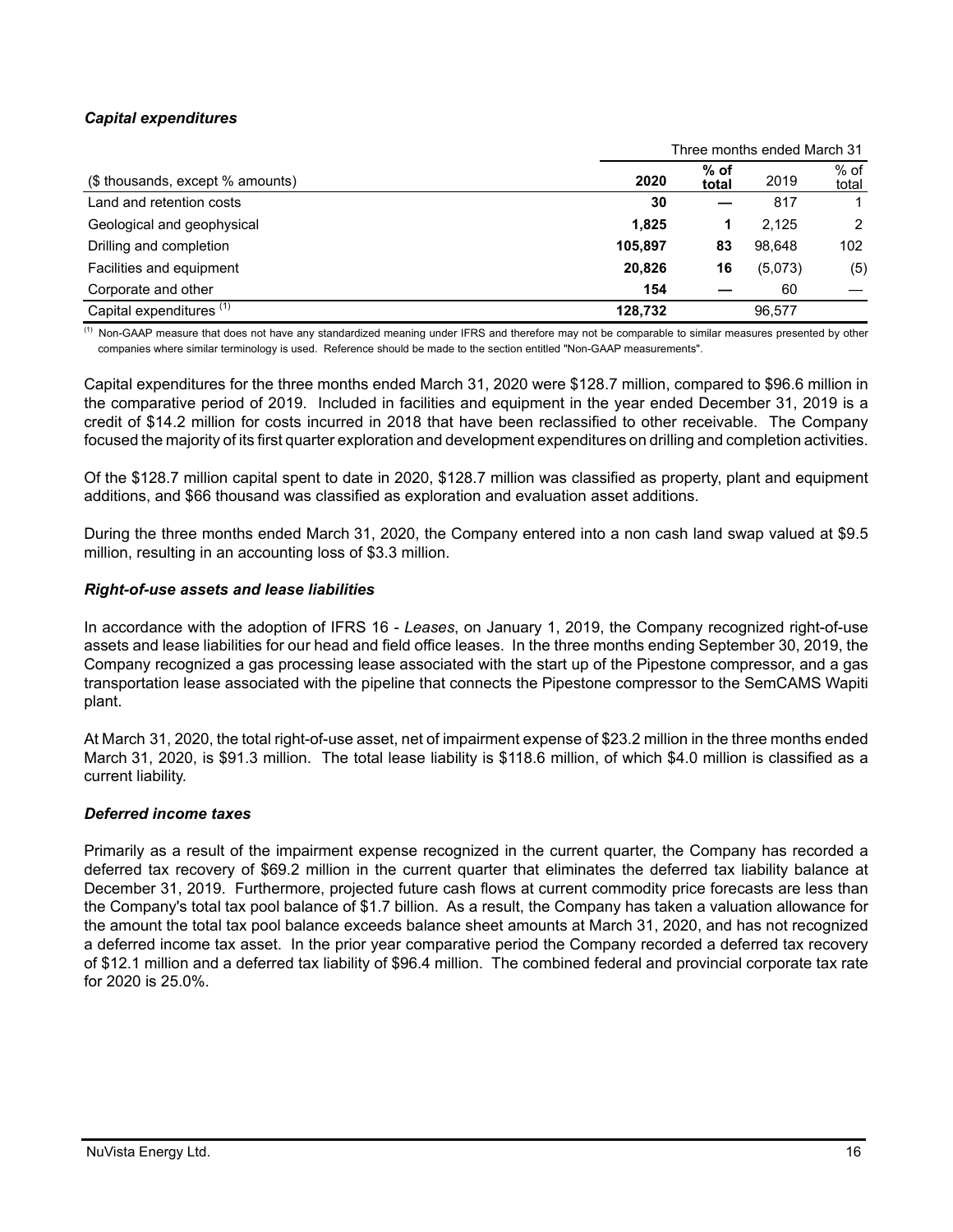## *Net loss*

|                                          |            | Three months ended March 31 |
|------------------------------------------|------------|-----------------------------|
| (\$ thousands, except per share amounts) | 2020       | 2019                        |
| Net loss                                 | (788, 747) | (35, 927)                   |
| Per share - basic                        | (3.50)     | (0.16)                      |
| Per share - diluted                      | (3.50)     | (0.16)                      |

For the three months ended March 31, 2020 the \$752.8 million increase in net loss compared to the prior year comparative period is primarily a result of a \$909.3 million impairment expense on property, plant and equipment, decreased adjusted funds flow and an increased loss on property dispositions, offset by a \$123.4 million increase in the unrealized hedging gain and an increased income tax recovery of \$69.2 million.

The net loss reported is significantly impacted by impairment expense and unrealized gains (losses) on financial derivatives recognized at each period end as a result of the market to market values or fair value of financial derivative contracts in place at each period end. Before taxes and excluding impairment expense and unrealized gains (losses) on financial derivatives there was a net loss of \$5.1 million for the three months ended March 31, 2020 and a net gain of \$18.9 million for the prior year comparative period. Impairment expense is a result of market conditions at a given point in time, causing downward pressures on market capitalization, forward pricing and the valuation of reserves, which could change at some point in the future. The unrealized market to market values are a function of highly volatile commodity prices, resulting in significant variances in the values from quarter to quarter. The financial derivatives contracts are in place to provide greater adjusted funds flow stability and certainty. Over the past five years, NuVista has a cumulative realized gain on financial derivatives in the amount of \$54.4 million.

## *Liquidity and capital resources*

## *Long-term debt (credit facility)*

At March 31, 2020, the Company had a \$550 million (December 31, 2019 - \$550 million) extendible revolving term credit facility available from a syndicate of Canadian chartered banks. Borrowing under the credit facility may be made by prime loans, bankers' acceptances and/or US libor advances. These advances bear interest at the bank's prime rate and/or at money market rates plus a borrowing margin. The credit facility is secured by a first floating charge debenture, general assignment of book debts and NuVista's properties and equipment. The credit facility has a tenor of two years and is subject to an annual review by the lenders, at which time the lenders can extend the revolving period or can request conversion to a one year term loan. During the revolving period, a review of the maximum borrowing amount occurs semi-annually on October 31 and April 30. During the term period, no principal payments would be required until a year after the revolving period matures on the annual renewal date of April 30, in the event the credit facility is reduced or not renewed. As such, the credit facility is classified as long-term. The credit facility does not contain any financial covenants but NuVista is subject to various industry standard non-financial covenants. Compliance with these covenants is monitored on a regular basis and as at March 31, 2020, NuVista was in compliance with all covenants. Subsequent to quarter end, NuVista has applied for an Export Development Canada letter of credit guarantee product. If approved, it is anticipated that current and future letters of credit would be supported by Export Development Canada in this separate facility, further improving NuVista's liquidity and borrowing capacity on the credit facility.

Subsequent to March 31, 2020, NuVista requested and received an extension of the annual renewal date of the credit facility from April 30, 2020 to May 29, 2020 from the banking syndicate. At this time, there is no assurance the facility size will remain at \$550 million. This extension was put in place to allow the banking syndicate extra time for assessment in light of the recent extreme market volatility, and to provide additional data on the wells recently brought online. This also allows the banks, and our industry in general, time to assess the still-emerging details of the various liquidity support programs announced by the Federal Government. NuVista expects to continue to have sufficient liquidity cushion once the credit facility redetermination is completed.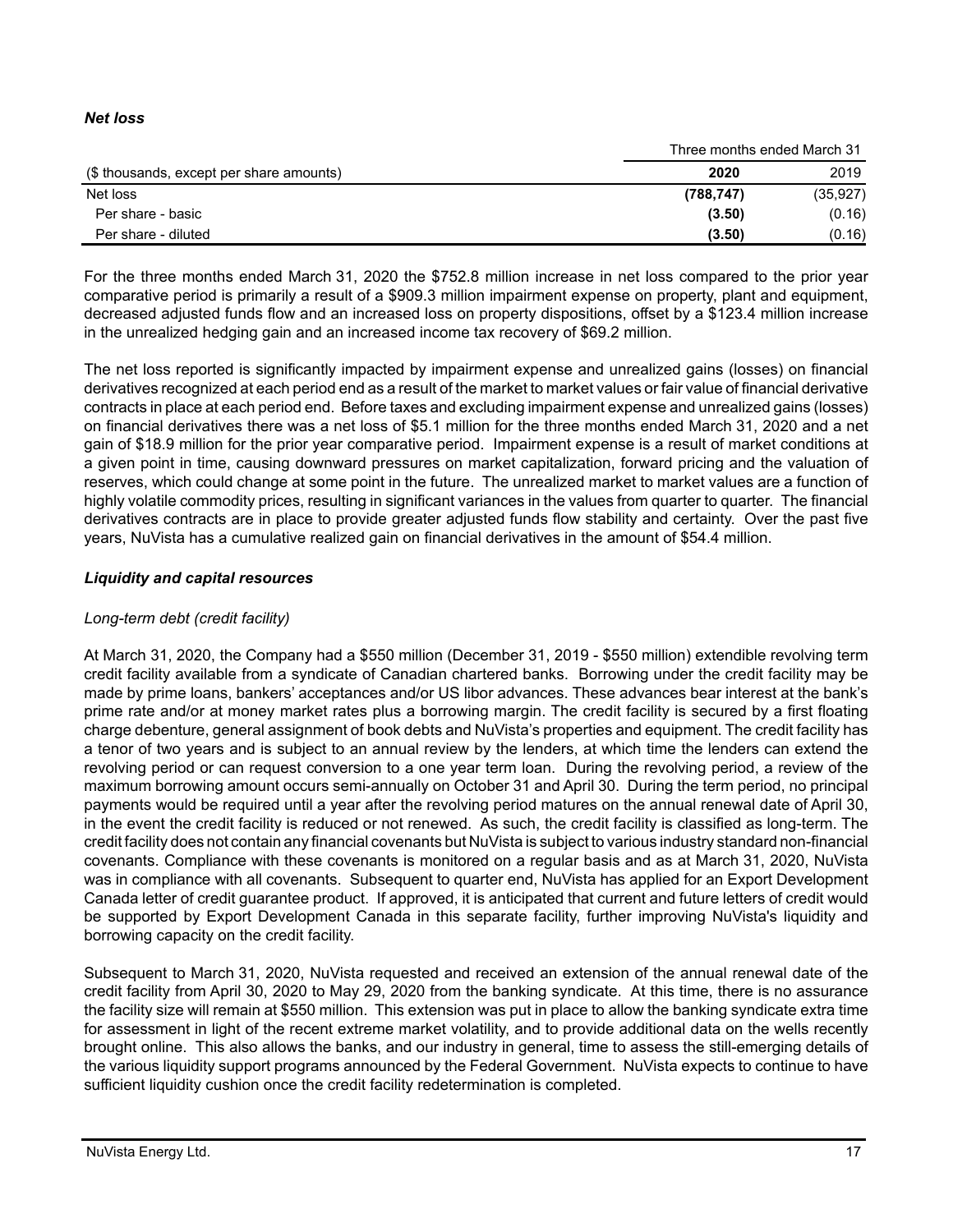### *Senior unsecured notes*

On March 2, 2018, the Company issued \$220.0 million aggregate principal amount of 6.50% senior unsecured notes due March 2, 2023 ("2023 Notes"). Proceeds net of costs amounted to \$215.1 million. Interest is payable semiannually in arrears. The 2023 Notes are fully and unconditionally guaranteed as to the payment of principal and interest, on a senior unsecured basis by the Company. There are no maintenance or financial covenants.

The 2023 Notes are non-callable by the Company prior to March 2, 2020. At any time on or after March 2, 2020, the Company may redeem all or part of the 2023 Notes at the redemption prices set forth in the table below plus any accrued and unpaid interest:

| 12 month period ended: | Percentage |
|------------------------|------------|
| March 2, 2021          | 103.250%   |
| March 2, 2022          | 101.625%   |
| March 2, 2023          | 100.000%   |

If a change of control occurs, each holder of the 2023 Notes will have the right to require the Company to purchase all or any part of that holder's 2023 Notes for an amount in cash equal to 101% of the aggregate principal repurchased plus accrued and unpaid interest.

The following is a summary of total market capitalization, net debt, and net debt to annualized current quarter adjusted funds flow:

| (\$ thousands)                                                      | <b>March 31, 2020</b> | December 31, 2019 |
|---------------------------------------------------------------------|-----------------------|-------------------|
| Basic common shares outstanding                                     | 225,600               | 225,592           |
| Share price <sup>(1)</sup>                                          | 0.45                  | 3.19              |
| Total market capitalization                                         | 101,520               | 719,638           |
| Cash and cash equivalents, accounts receivable and prepaid expenses | (55, 148)             | (62, 772)         |
| Other receivable                                                    | (25, 179)             | (10, 301)         |
| Accounts payable and accrued liabilities                            | 117,851               | 110,144           |
| Long-term debt (credit facility)                                    | 395,483               | 306,274           |
| Senior unsecured notes                                              | 216,987               | 216,771           |
| <b>Other liabilities</b>                                            | 283                   | 1,859             |
| Net debt $(2)$                                                      | 650,277               | 561,975           |
| Annualized current quarter adjusted funds flow                      | 203,472               | 280,320           |
| Net debt to annualized current quarter adjusted funds flow          | 3.2                   | 2.0               |

 $<sup>(1)</sup>$  Represents the closing share price on the Toronto Stock Exchange on the last trading day of the period.</sup>

<sup>(2)</sup> Non-GAAP measure that does not have any standardized meaning under IFRS and therefore may not be comparable to similar measures presented by other companies where similar terminology is used. Reference should be made to the section entitled "Non-GAAP measurements".

#### *Net debt*

In light of historically low oil and condensate prices, NuVista is currently focused on maintaining sufficient liquidity to support both our on-going operations and a minimal capital program. For the remaining nine months of 2020, NuVista plans to incur capital expenditures of approximately \$35 to \$45 million which is less than our anticipated adjusted funds flow over the same time period. As a result, our net debt is expected to decrease from March 31, 2020 to the end of 2020. At March 31, 2020, NuVista had drawn \$395.5 million on its long-term debt (credit facility) and had outstanding letters of credit of \$8.0 million which reduce the credit available on the credit facility, leaving \$146.6 million of unused credit facility capacity based on the committed credit facility of \$550.0 million.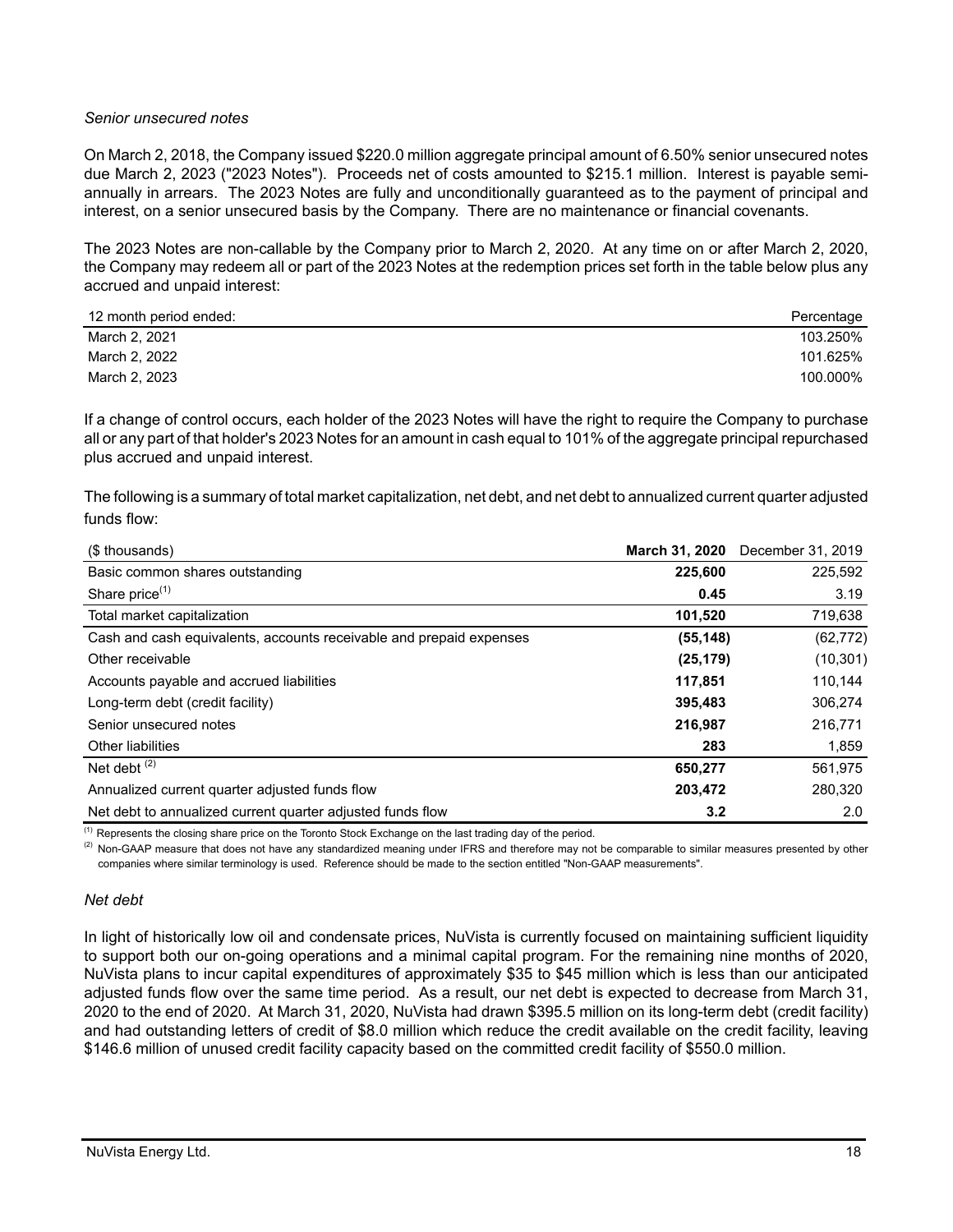NuVista plans to monitor its 2020 business plan and continue to adjust its 2020 budgeted capital program of \$165 to \$175 million in the context of commodity prices and net debt levels.

As at March 31, 2020, there were 225.6 million common shares outstanding. In addition, there were 7.5 million stock options with an average exercise price of \$5.74 per option, 1.0 million RSAs, and 1.0 million PSAs outstanding.

#### *Commitments*

NuVista enters into contract obligations as part of conducting business. The following is a summary of NuVista's contractual obligations and commitments as at March 31, 2020:

| (\$ thousands)                   | Total     | 2020    | 2021    | 2022    | 2023    | 2024    | Thereafter |
|----------------------------------|-----------|---------|---------|---------|---------|---------|------------|
| Transportation <sup>(1)</sup>    | 949.068   | 65.030  | 115.404 | 111.527 | 88,906  | 82.018  | 486,183    |
| Processing <sup>(1)</sup>        | 1,064.634 | 44.231  | 75.873  | 85.277  | 91.759  | 89.686  | 677.808    |
| Office lease $(2)$               | 5.831     | 661     | 938     | 948     | 999     | 857     | 1.428      |
| Total commitments <sup>(3)</sup> | 2,019,533 | 109.922 | 192.215 | 197.752 | 181.664 | 172.561 | l.165.419  |

<sup>(1)</sup> Certain of the transportation and processing commitments are secured by outstanding letters of credit of \$7.3 million at March 31, 2020 (December 31, 2019 - \$7.3 million).

<sup>(2)</sup> Represents the undiscounted future commitments of variable operating expenses related to the Company's office leases.

<sup>(3)</sup> Excludes commitments recognized within lease liabilities.

#### *Off "balance sheet" arrangements*

NuVista has certain commitments which are reflected in the contractual obligations and commitments table, which were entered into in the normal course of operations. Most transportation and processing commitments have been treated as operating leases whereby the payments are included in operating or transportation expenses.

#### *Quarterly financial information*

The following table highlights NuVista's performance for the eight quarterly reporting periods from June 30, 2018 to March 31, 2020:

| (\$ thousands, except                  | 2020          |           | 2019    |               |          |         | 2018    |               |
|----------------------------------------|---------------|-----------|---------|---------------|----------|---------|---------|---------------|
| per share amounts)                     | <b>Mar 31</b> | Dec 31    | Sep 30  | <b>Jun 30</b> | Mar 31   | Dec 31  | Sep 30  | <b>Jun 30</b> |
| Production (Boe/d)                     | 52,080        | 57,010    | 51,819  | 50,391        | 43.839   | 49.060  | 40,080  | 36,035        |
| Petroleum and natural gas<br>revenues  | 127,152       | 163.278   | 138.771 | 143.948       | 139.488  | 143.006 | 150,956 | 137,131       |
| Net earnings (loss)                    | (788,747)     | (29, 557) | (7,650) | 9,301         | (35,927) | 104.086 | 3,467   | 6,322         |
| Per basic share                        | (3.50)        | (0.13)    | (0.03)  | 0.04          | (0.16)   | 0.46    | 0.02    | 0.04          |
| Cash flow from operating<br>activities | 57.345        | 80.321    | 48.998  | 81,235        | 53.302   | 70.447  | 51.740  | 63,576        |
| Per basic share                        | 0.25          | 0.36      | 0.22    | 0.36          | 0.24     | 0.31    | 0.28    | 0.36          |
| Adjusted funds flow (1)                | 50,868        | 70.080    | 59.799  | 64,318        | 71.654   | 63,635  | 72.610  | 69,472        |
| Per basic share                        | 0.23          | 0.31      | 0.27    | 0.29          | 0.32     | 0.28    | 0.39    | 0.40          |

 $\overline{10}$  Non-GAAP measure that does not have any standardized meaning under IFRS and therefore may not be comparable to similar measures presented by other companies where similar terminology is used. Reference should be made to the section entitled "Non-GAAP measurements".

NuVista's Montney production volumes have been increasing with substantially all of the Company's capital expenditures allocated to the Wapiti Montney area, related successful drilling and production performance, asset acquisitions and the construction of a compressor station in that core area. Production from Wapiti Montney in 2020 is 96% of total production. Over the prior eight quarters, quarterly revenue has been in a range of \$127.2 million to \$163.3 million with revenue primarily influenced by production volumes and commodity prices. Net earnings (losses) have been in a range of a net loss of \$788.7 million to net earnings of \$104.1 million with earnings primarily influenced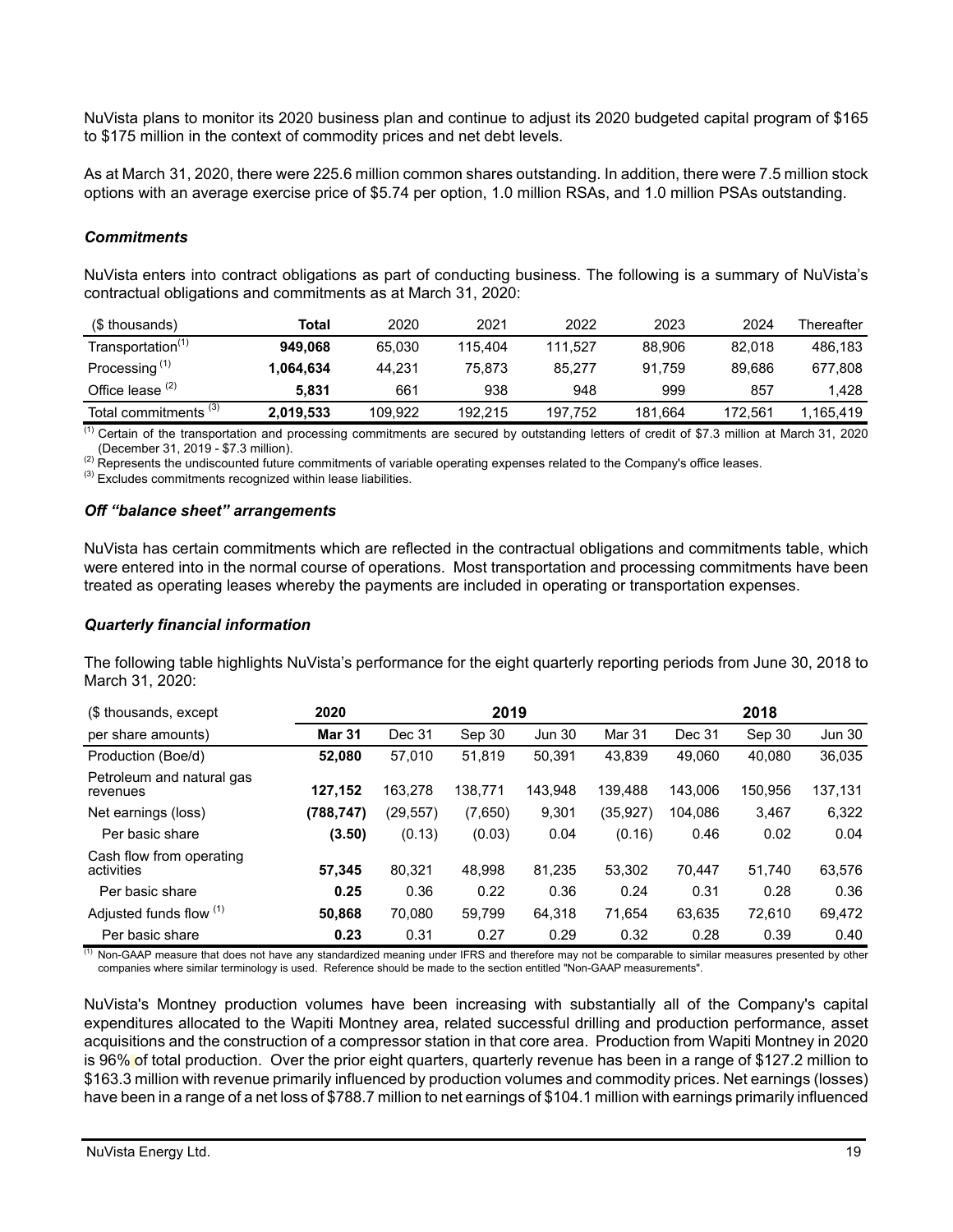by realized and unrealized gains and losses on financial derivatives, commodity prices, impairments, production volumes, and deferred income taxes.

## *Non-GAAP measurements*

The Company uses terms that are commonly used in the oil and natural gas industry, but do not have any standardized meaning as prescribed by IFRS and therefore may not be comparable with the calculations of similar measures for other entities. Management believes that the presentation of these non-GAAP measures provide useful information to investors and shareholders as the measures provide increased transparency and the ability to better analyze performance against prior periods on a comparable basis

The following list identifies the non-GAAP measures included in NuVista's MD&A, a description of how the measure has been calculated, a discussion of why management has deemed the measure to be useful and a reconciliation to the most comparable GAAP measure.

### *Adjusted funds flow*

NuVista has calculated adjusted funds flow based on cash flow provided by operating activities, excluding changes in non-cash working capital, asset retirement expenditures and environmental remediation recovery, as management believes the timing of collection, payment, and occurrence is variable and by excluding them from the calculation, management is able to provide a more meaningful measure of NuVista's operations on a continuing basis. More specifically, expenditures on asset retirement obligations may vary from period to period depending on the Company's capital programs and the maturity of its operating areas, while environmental remediation recovery relates to an incident that management doesn't expect to occur on a regular basis. The settlement of asset retirement obligations is managed through NuVista's capital budgeting process which considers its available adjusted funds flow.

Adjusted funds flow as presented is not intended to represent operating cash flow or operating profits for the period nor should it be viewed as an alternative to cash flow from operating activities, per the statement of cash flows, net earnings (loss) or other measures of financial performance calculated in accordance with GAAP. Adjusted funds flow per share is calculated based on the weighted average number of common shares outstanding consistent with the calculation of net earnings (loss) per share. Refer to Note 14 "Capital Management" in the financial statements.

NuVista considers adjusted funds flow to be a key measure that provides a more complete understanding of the Company's ability to generate cash flow necessary to finance capital expenditures, expenditures on asset retirement obligations, and meet its financial obligations.

The following table provides a reconciliation between the non-GAAP measure of adjusted funds flow to the more directly comparable GAAP measure of cash flow from operating activities:

|                                                 | Three months ended March 31 |        |
|-------------------------------------------------|-----------------------------|--------|
| (\$ thousands)                                  | 2020                        | 2019   |
| Cash provided by (used in) operating activities | 57,345                      | 53,302 |
| Add back:                                       |                             |        |
| Asset retirement expenditures                   | 9,734                       | 12,678 |
| Change in non-cash working capital (1)          | (16, 211)                   | 5,674  |
| Adjusted funds flow                             | 50,868                      | 71,654 |
| Adjusted funds flow per share, basic            | 0.23                        | 0.32   |
| Adjusted funds flow per share, diluted          | 0.23                        | 0.32   |

 $(1)$  Refer to Note 19 "Supplemental cash flow information" in the financial statements.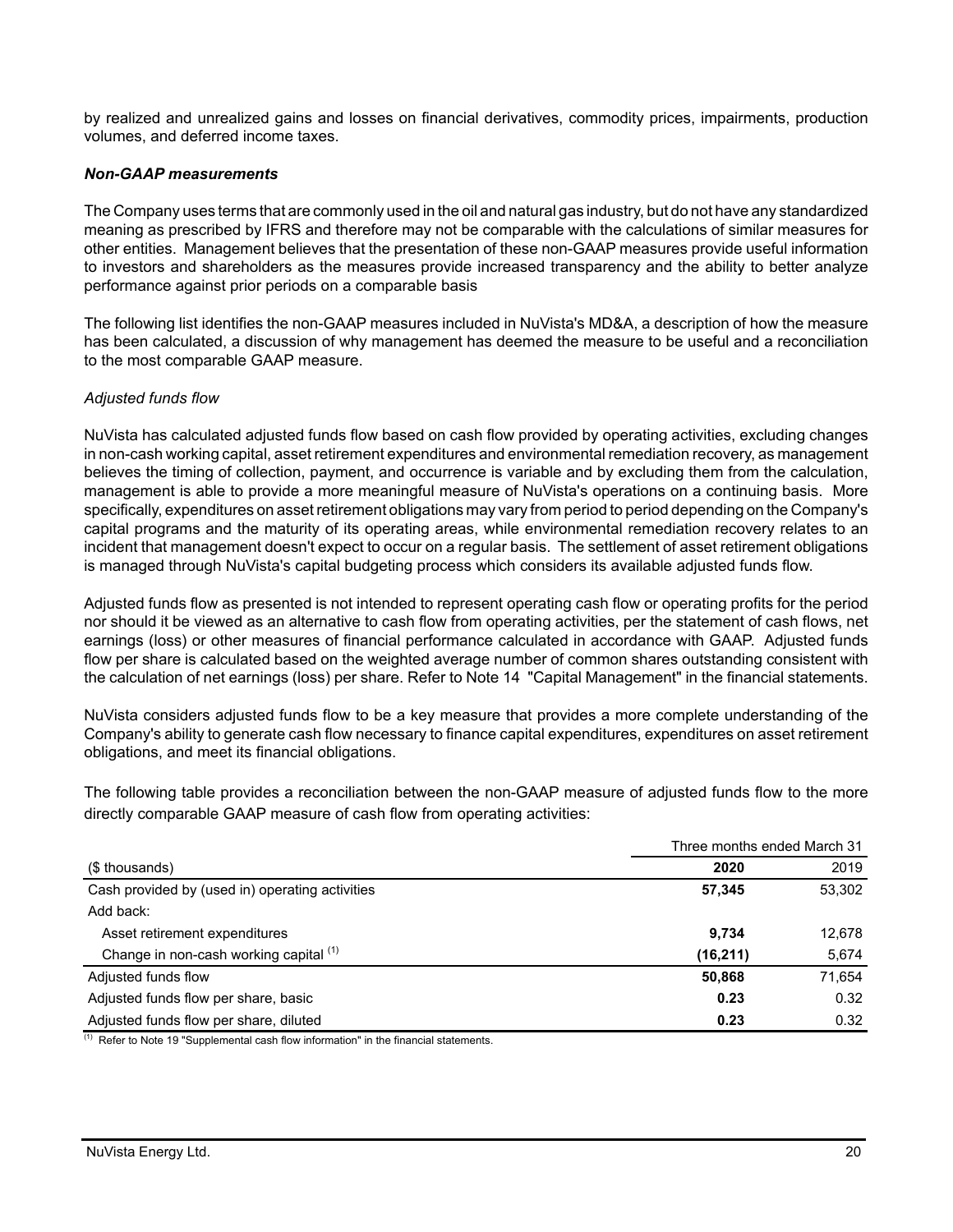## *Operating netback and Corporate netback ("netbacks")*

NuVista reports netbacks on a total dollar and per Boe basis. Operating netback is calculated as petroleum and natural gas revenues including realized financial derivative gains/losses, less royalties, transportation and operating expenses. Corporate netback is operating netback less general and administrative, deferred share units, interest and lease finance expense. Netbacks per Boe are calculated by dividing the netbacks by total production volumes sold in the period.

NuVista adopted IFRS 16 - *Leases* using the modified retrospective approach, whereby the cumulative effect of initially applying the standard was recognized as an increase to right-of-use assets with a corresponding increase to lease liabilities, with no impact to opening retained earnings. Prior year comparative information has not been restated.

Management feels both operating and corporate netbacks are key industry benchmarks and measures of operating performance for NuVista that assists management and investors in assessing NuVista's profitability, and are commonly used by other petroleum and natural gas producers. The measurement on a Boe basis assists management and investors with evaluating NuVista's operating performance on a comparable basis.

The following table provides a reconciliation between the non-GAAP measures of operating and corporate netback to the most directly comparable GAAP measure of net earnings (loss) for the period:

|                                                      | Three months ended March 31 |           |
|------------------------------------------------------|-----------------------------|-----------|
| (\$ thousands)                                       | 2020                        | 2019      |
| Net loss and comprehensive loss                      | (788, 747)                  | (35, 927) |
| Add back:                                            |                             |           |
| Depletion, depreciation, amortization and impairment | 960,079                     | 51,777    |
| <b>Exploration and evaluation</b>                    |                             | 977       |
| Loss (gain) on property dispositions                 | 3,338                       | (1,934)   |
| Share-based compensation                             | (114)                       | 1,547     |
| Unrealized loss (gain) on financial derivatives      | (56, 501)                   | 66,904    |
| Deferred income tax recovery                         | (69, 174)                   | (12,051)  |
| General and administrative expenses                  | 4,144                       | 4,217     |
| Financing costs                                      | 10,238                      | 7,464     |
| Operating netback                                    | 63,263                      | 82,974    |
| Deduct:                                              |                             |           |
| General and administrative expenses                  | (4, 144)                    | (4,217)   |
| Deferred share units recovery (expense)              | 1,576                       | (127)     |
| Interest and lease finance expense                   | (9,827)                     | (6,976)   |
| Corporate netback                                    | 50,868                      | 71,654    |

#### *Capital expenditures*

Capital expenditures are equal to cash flow used in investing activities, excluding changes in non-cash working capital and other receivable. Any expenditures on the other receivable are being refunded to NuVista and are therefore included under current assets. NuVista considers capital expenditures to be a useful measure of cash flow used for capital reinvestment.

The following table provides a reconciliation between the non-GAAP measure of capital expenditures to the most directly comparable GAAP measure of cash flow used in investing activities for the period: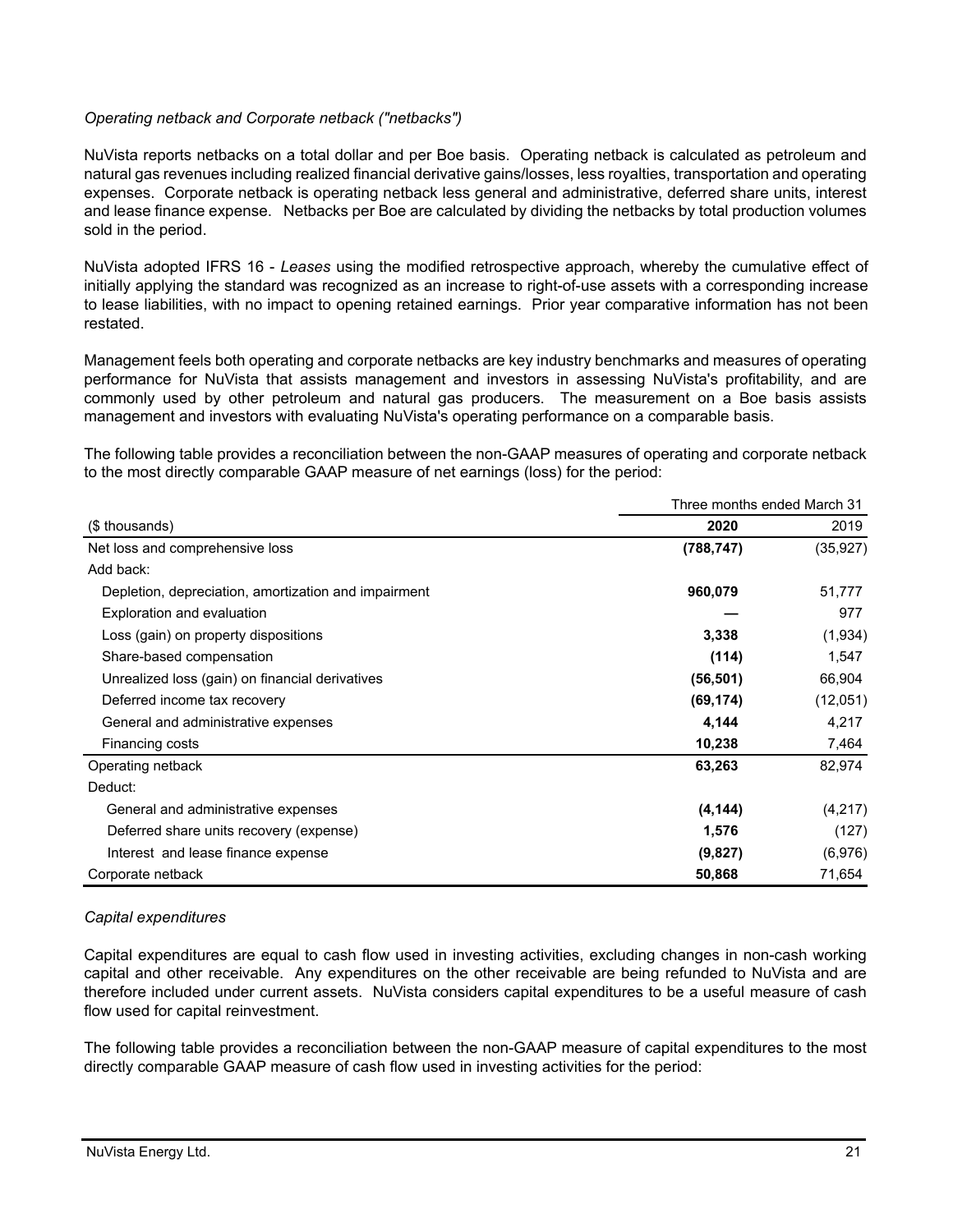|                                        |            | Three months ended March 31 |
|----------------------------------------|------------|-----------------------------|
| (\$ thousands)                         | 2019       | 2018                        |
| Cash flow used in investing activities | (145, 849) | (122, 642)                  |
| Changes in non-cash working capital    | 2,239      | (12, 663)                   |
| Property acquisitions                  |            |                             |
| Other receivable                       | 14,878     | 38,742                      |
| Property dispositions                  |            | (14)                        |
| Capital expenditures                   | (128, 732) | (96, 577)                   |

## *Net debt*

NuVista has calculated net debt based on cash and cash equivalents, accounts receivable and prepaid expenses, accounts payable and accrued liabilities, other receivable, long-term debt (credit facility) and senior unsecured notes.

Net debt is used by management to provide a more complete understanding of the Company's capital structure and provides a key measure to assess the Company's liquidity. Management has excluded the current and long term financial instrument commodity contracts as they are subject to a high degree of volatility prior to ultimate settlement. Similarly, management has excluded the current and long term portion of asset retirement obligations as these are estimates based on management's assumptions and subject to volatility based on changes in cost and timing estimates, the risk-free rate and inflation rate.

The following table shows the composition of the non-GAAP measure of net debt with GAAP components from the balance sheet:

| (\$ thousands)                                                      | March 31, 2020 | December 31, 2019 |
|---------------------------------------------------------------------|----------------|-------------------|
| Cash and cash equivalents, accounts receivable and prepaid expenses | (55, 148)      | (62, 772)         |
| Other receivable                                                    | (25, 179)      | (10, 301)         |
| Accounts payable and accrued liabilities                            | 117.851        | 110.144           |
| Long-term debt (credit facility)                                    | 395,483        | 306,274           |
| Senior unsecured notes                                              | 216,987        | 216,771           |
| Other liabilities                                                   | 283            | 1,859             |
| Net debt                                                            | 650.277        | 561,975           |

## *Critical accounting estimates*

The preparation of the financial statements requires management to make judgments, estimates and assumptions that affect the application of accounting policies and the reported amounts of assets, liabilities, income and expenses. Actual results may differ from these estimates. Estimates and underlying assumptions are reviewed on an ongoing basis. Revisions to accounting estimates are recognized in the year in which the estimates are revised and in any future years affected. During the three months ended March 31, 2020, the World Health Organization declared COVID-19 to be a pandemic. Responses to the spread of COVID-19 have resulted in a sudden decline in economic activity and resulted in a significant increase in economic uncertainty. In addition, oil prices have declined dramatically due to the global oil price war and decline in demand due to COVID-19. These events have resulted in a volatile and challenging economic environment which has adversely affected the Company's operational results and financial position. Estimates and judgments made by management in the preparation of the interim financial statements are increasingly difficult and subject to a higher degree of measurement uncertainty during this volatile period.

There have been no material changes to the Company's critical accounting judgments or estimates during the three months ended March 31, 2020. Further information on our critical accounting policies and estimates can be found in the notes to the audited annual consolidated financial statements and MD&A for the year ended December 31, 2019.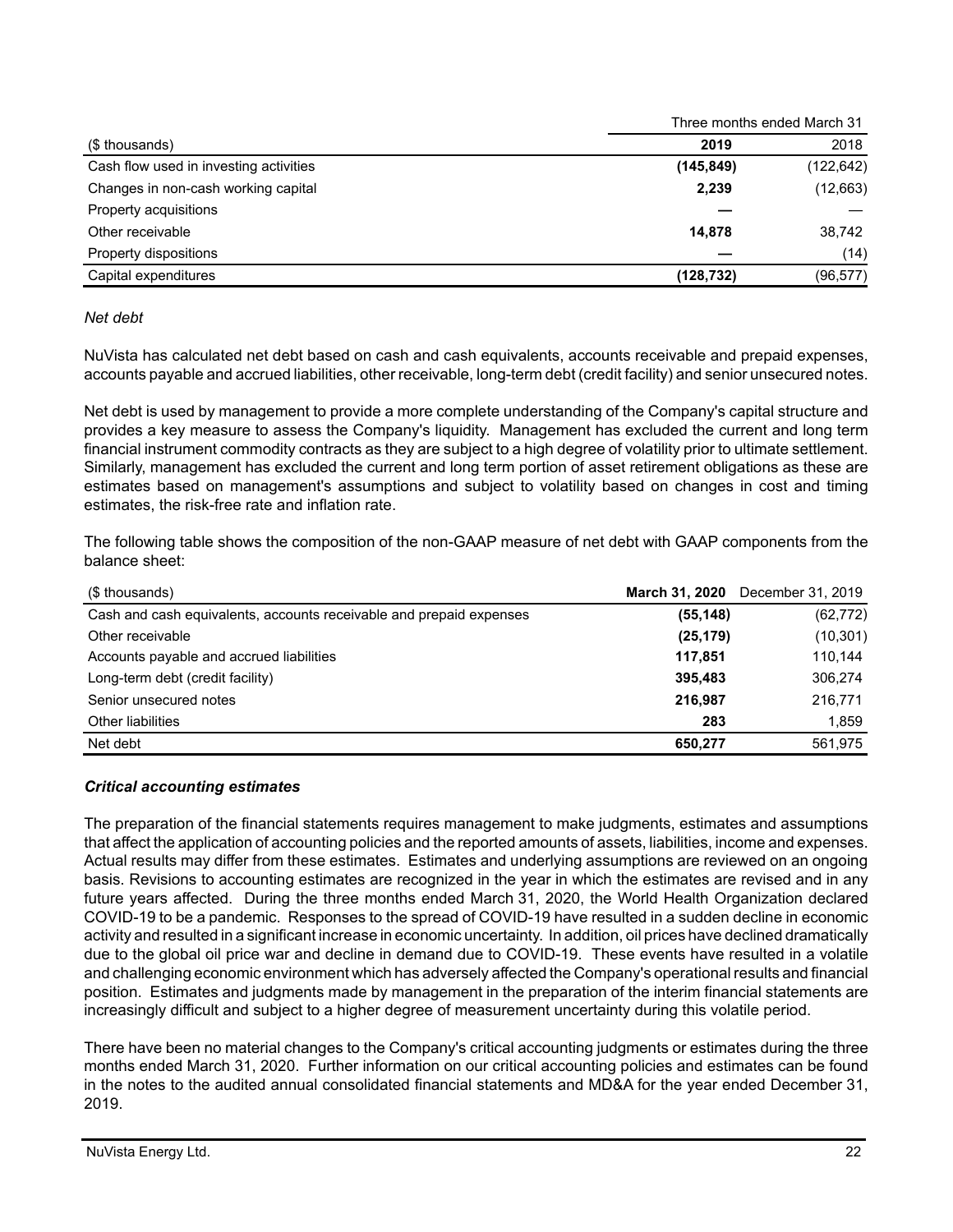## *Disclosure controls and internal controls over financial reporting*

NuVista's President and Chief Executive Officer ("CEO") and Vice President, Finance and Chief Financial Officer ("CFO") are responsible for establishing and maintaining disclosure controls and procedures and internal controls over financial reporting as defined in National Instrument 52-109. NuVista's CEO and CFO have designed disclosure controls and procedures, or caused them to be designed under their supervision, to provide reasonable assurance that information required to be disclosed by NuVista in its filings or other reports filed or submitted by it under securities legislation is recorded, processed, summarized and reported within the time periods specified in the securities legislation and is accumulated and communicated to NuVista's management, including its certifying officers, as appropriate to allow timely decisions regarding required disclosure. The CEO and CFO have concluded, based on their evaluation as of the end of the period covered by the interim and annual filings that the Company's disclosure controls and procedures are effective.

The CEO and CFO have also designed internal controls over financial reporting, or caused them to be designed under their supervision, to provide reasonable assurance regarding the reliability of NuVista's financial reporting and the preparation of financial statements for external purposes in accordance with GAAP and includes those policies and procedures that:

(a) pertain to the maintenance of records that in reasonable detail accurately and fairly reflect the transactions and dispositions of the assets of NuVista;

(b) are designed to provide reasonable assurance that transactions are recorded as necessary to permit preparation of the financial statements in accordance with GAAP, and that receipts and expenditures of NuVista are being made only in accordance with authorizations of management and directors of NuVista; and

(c) are designed to provide reasonable assurance regarding prevention or timely detection of unauthorized acquisition, use or disposition of NuVista's assets that could have a material effect on the annual financial statements.

NuVista has designed its internal controls over financial reporting based on the Committee of Sponsoring Organizations of the Treadway Commission (2013). During the three months ended March 31, 2020, there have been no changes to NuVista's internal controls over financial reporting that have materially or are reasonably likely to materially affect the internal controls over financial reporting; the CEO and CFO have concluded that the internal controls over financial reporting are effective.

Because of their inherent limitations, disclosure controls and procedures and internal control over financial reporting may not prevent or detect misstatements, error or fraud. Control systems, no matter how well conceived or operated, can provide only reasonable, not absolute assurance, that the objectives of the control system are met.

## *Assessment of business risks*

In March 2020, the COVID-19 outbreak was declared a pandemic by the World Health Organization. In addition, global commodity prices have declined significantly due to a disputes between major oil producing countries combined with the impact of the COVID-19 pandemic. Governments worldwide, including those in Canada have enacted emergency measures to combat the spread of the virus. These measures, which include the implementation of travel bans, self-imposed quarantine periods and social distancing, have caused material disruption to businesses globally resulting in an economic slowdown. Governments and central banks have reacted with significant monetary and fiscal interventions designed to stabilize economic conditions however the success of these interventions is not currently determinable. The current challenging economic climate may have significant adverse impacts on NuVista including, but not exclusively:

material declines in revenue and cash flows;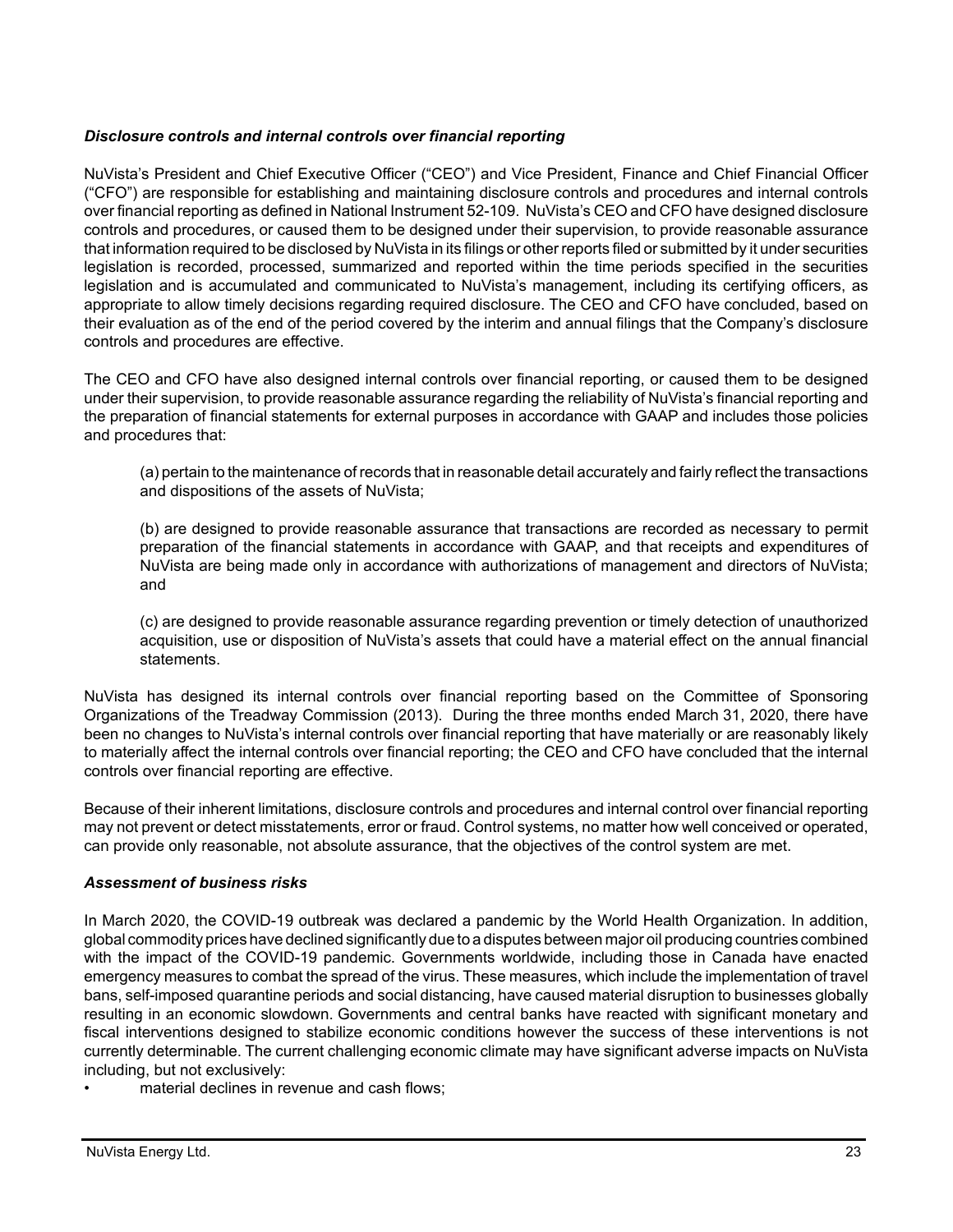- declines in revenue and operating activities could result in increased impairment charges, and restrictions in lending agreements and reduced capital programs;
- increased risk of non-performance by NuVista's purchasers which could materially increase the risk of nonpayment of accounts receivable and customer defaults; and
- if the situation continues for prolonged periods it could have a material impact on profitability, liquidity, and in the longer term could risk the ability to continue as a going concern for exploration and production companies, including NuVista.

The situation is dynamic and the ultimate duration and magnitude of the impact on the economy and the financial effect on NuVista is not known at this time. Estimates and judgments made by management in the preparation of the financial statements are increasing difficult and subject to a higher degree of measurement uncertainty during this volatile period.

The following are the primary risks associated with the business of NuVista. Most of these risks are similar to those affecting others in the conventional oil and natural gas sector. NuVista's financial position and results of operations are directly impacted by these factors:

- Operational risk associated with the production of oil and natural gas;
- Operational risk associated with third party facility outages and downtime;
- Reserves risk with respect to the quantity and quality of recoverable reserves;
- Commodity risk as crude oil, condensate and natural gas prices and differentials fluctuate due to market forces;
- Financial risk such as volatility of the Cdn/US dollar exchange rate, interest rates and debt service obligations;
- Risk associated with the re-negotiation of NuVista's credit facility and the continued participation of NuVista's lenders;
- Market risk relating to the availability of transportation systems to move the product to market;
- Environmental and safety risk associated with well operations and production facilities;
- Changing government regulations relating to royalty legislation, income tax laws, incentive programs, operating practices, fracturing regulations and environmental protection relating to the oil and natural gas industry;
- Labour risk related to availability, productivity and retention of qualified personnel;
- Widening concerns over climate change, fossil fuel consumption, green house gas emissions, and water and land use could lead governments to enact additional laws, regulations and costs or taxes that may be applicable to NuVista; and
- Changes to environmental regulations related to climate change could impact the demand for, development of or quality of NuVista's petroleum products, or could require increased capital expenditures, operating expenses, asset retirement obligations and costs, which could result in increased costs which would reduce the profitability and competitiveness of NuVista if commodity prices do not rise commensurate with the increased costs. In addition, such regulatory changes could necessitate NuVista to develop or adapt new technologies, possibly requiring significant investments of capital.

NuVista seeks to mitigate these risks by:

- Acquiring properties with established production trends to reduce technical uncertainty as well as undeveloped land with development potential;
- Maintaining a low cost structure to maximize product netbacks and reduce impact of commodity price cycles;
- Diversifying properties to mitigate individual property and well risk;
- Maintaining product mix to balance exposure to commodity prices;
- Conducting rigorous reviews of all property acquisitions;
- Monitoring pricing trends and developing a mix of contractual arrangements for the marketing of products with creditworthy counterparties;
- Maintaining a price risk management program to manage commodity prices and foreign exchange currency rates risk and transacting with creditworthy counterparties;
- Ensuring strong third-party operators for non-operated properties;
- Adhering to NuVista's safety program and keeping abreast of current operating best practices;
- Keeping informed of proposed changes in regulations and laws to properly respond to and plan for the effects that these changes may have on our operations;